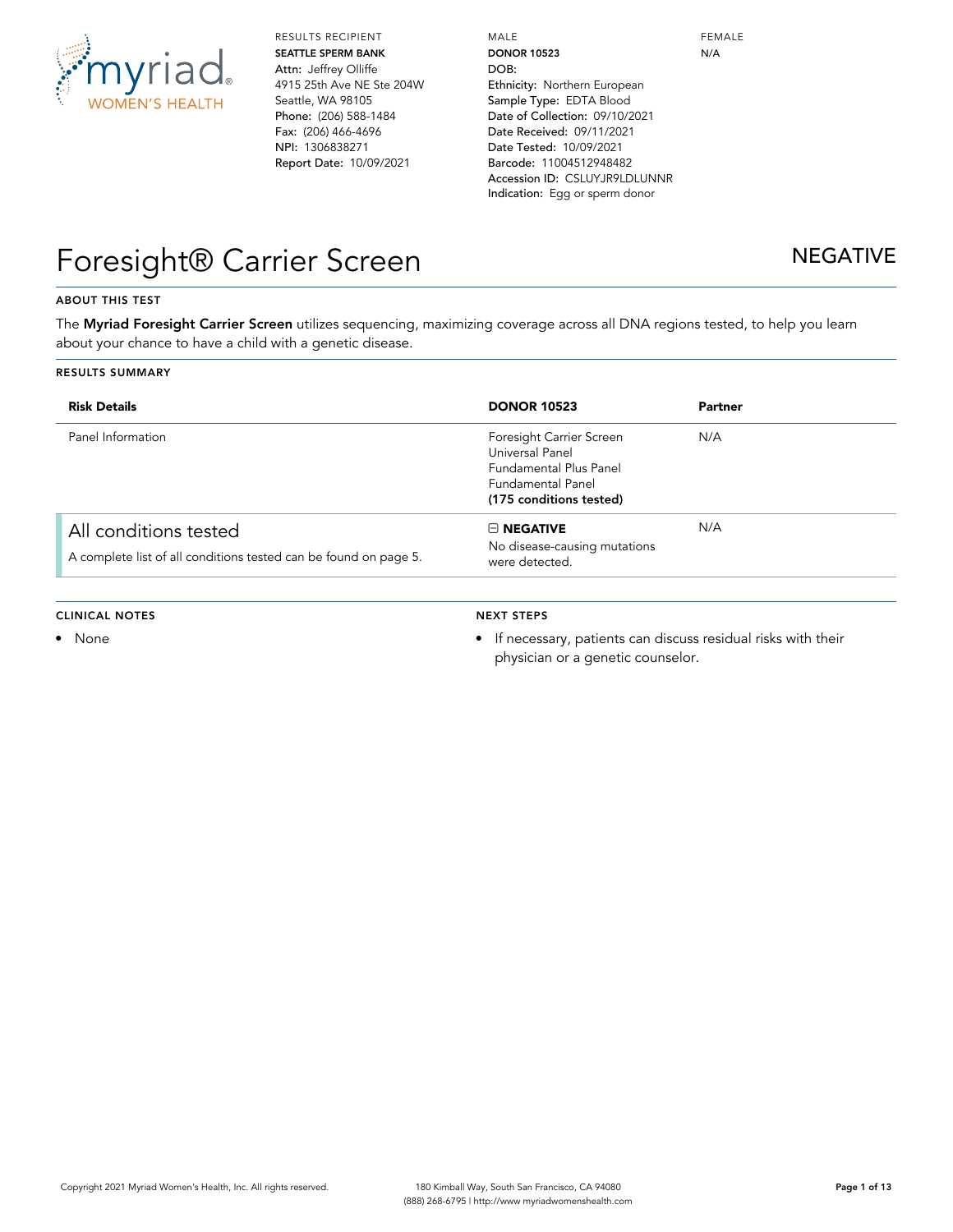

MALE **DONOR 10523** DOB: Ethnicity: Northern European Barcode: 11004512948482

FEMALE N/A

## Methods and Limitations

**DONOR 10523 [Foresight Carrier Screen]**: Sequencing with copy number analysis, spinal muscular atrophy, analysis of homologous regions, and alpha thalassemia (HBA1/ HBA2) sequencing with targeted copy number analysis (Assay(s): DTS v3.2).

### Sequencing with copy number analysis

High-throughput sequencing and read-depth-based copy number analysis are used to analyze the genes listed in the Conditions Tested section of the report. Except where otherwise noted, the region of interest (ROI) comprises the indicated coding regions and 20 non-coding bases flanking each region. In a minority of cases where genomic features (e.g., long homopolymers) compromise calling fidelity, the affected non-coding bases are excluded from the ROI. The ROI is sequenced to a minimum acceptable read depth, and the sequences are compared to a reference genomic sequence (Genome Reference Consortium Human Build 37 [GRCh37]/hg19). On average, 99% of all bases in the ROI are sequenced at a read depth that is greater than the minimum read depth. Sequence variants may not be detected in areas of lower sequence coverage. Insertions and deletions may not be detected as accurately as single-nucleotide variants. Select genes or regions for which pseudogenes or other regions of homology impede reliable variant detection may be assayed using alternate technology, or they may be excluded from the ROI. CFTR and DMD testing includes analysis for exon-level deletions and duplications with an average sensitivity of ~99%. Only exon-level deletions are assayed for other genes on the panel and such deletions are detected with a sensitivity of ≥75%. Selected founder deletions may be detected at slightly higher sensitivity. Affected exons and/or breakpoints of copy number variants are estimated from junction reads, where available, or using the positions of affected probes. Only exons known to be included in the region affected by a copy number variant are provided in the variant nomenclature. In some cases, the copy number variant may be larger or smaller than indicated. If GJB2 is tested, large upstream deletions involving the GJB6 and/or CRYL1 genes that may affect the expression of GJB2 are also analyzed.

### Spinal muscular atrophy

Targeted copy number analysis via high-throughput sequencing is used to determine the copy number of exon 7 of the SMN1 gene. Other genetic variants may interfere with this analysis. Some individuals with two copies of SMN1 are "silent" carriers with both SMN1 genes on one chromosome and no copies of the gene on the other chromosome. This is more likely in individuals who have two copies of the SMN1 gene and are positive for the q.27134T>G single-nucleotide polymorphism (SNP) (PMID: 9199562, 23788250, and 28676062), which affects the reported residual risk; Ashkenazi Jewish or Asian patients with this genotype have a high post-test likelihood of being carriers for SMA and are reported as carriers. The g.27134T>G SNP is only reported in individuals who have two copies of SMN1.

## Analysis of homologous regions

A combination of high-throughput sequencing, read-depth-based copy number analysis, and targeted genotyping is used to determine the number of functional gene copies and/or the presence of selected loss-of-function variants in certain genes that have homology to other genomic regions. The precise breakpoints of large deletions in these genes cannot be determined but are instead estimated from copy number analysis. Pseudogenes may interfere with this analysis, especially when many pseudogene copies are present.

If CYP21A2 is tested, patients who have one or more additional copies of the CYP21A2 gene and a pathogenic variant may or may not be a carrier of 21-hydroxylase deficient CAH, depending on the chromosomal location of the variants (phase). Benign CYP21A2 gene duplications and/or triplications will only be reported in this context. Some individuals with two functional CYP21A2 gene copies may be "silent" carriers, with two gene copies resulting from a duplication on one chromosome and a gene deletion on the other chromosome. This and other similar rare carrier states, where complementary changes exist between the chromosomes, may not be detected by the assay. Given that the true incidence of non-classic CAH is unknown, the residual carrier and reproductive risk numbers on the report are based only on the published incidence for classic CAH. However, the published prevalence of non-classic CAH is highest in individuals of Ashkenazi Jewish, Hispanic, Italian, and Yugoslav descent. Therefore, the residual and reproductive risks are likely an underestimate for CAH, especially in the aforementioned populations, as they do not account for non-classic CAH.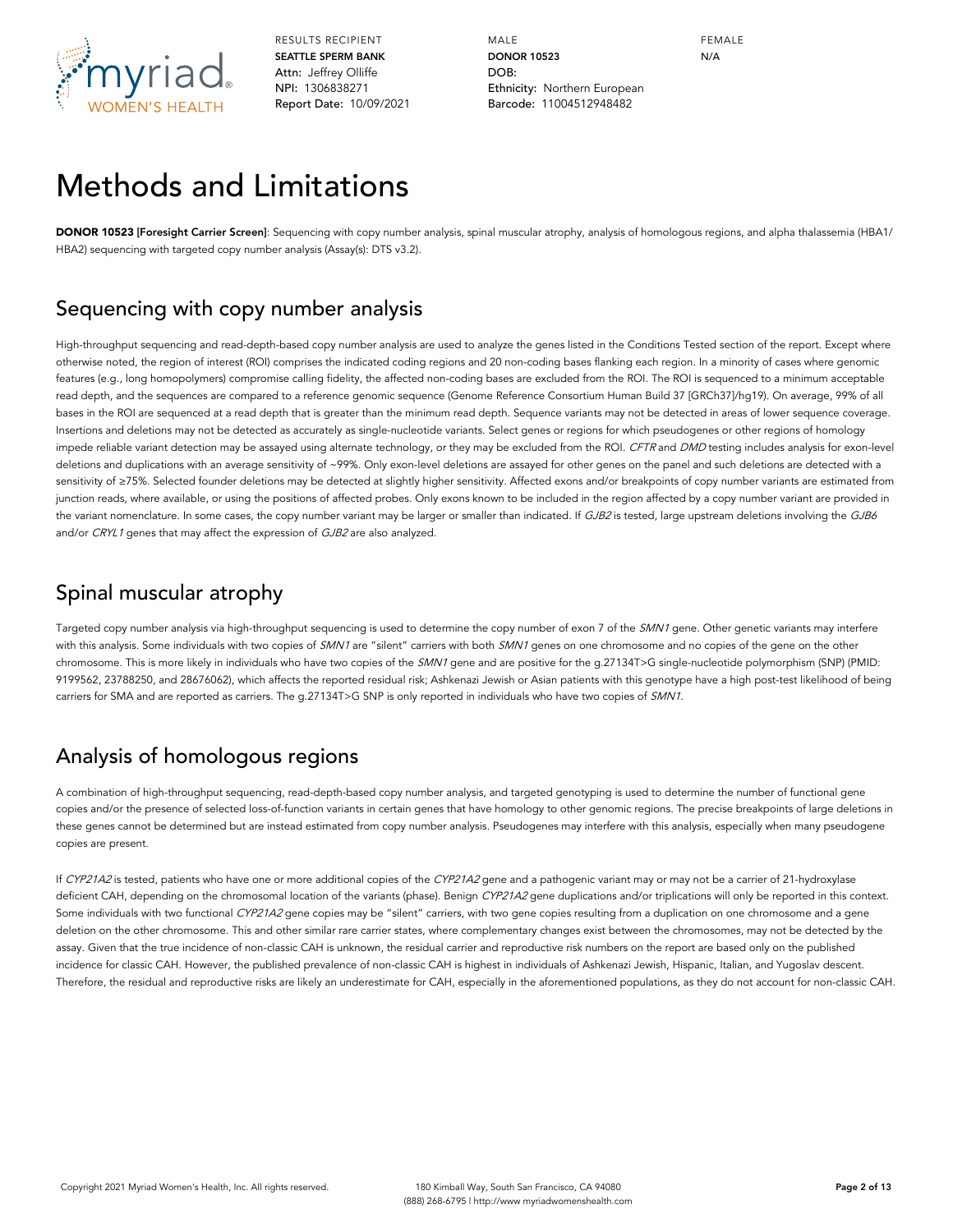

MALE **DONOR 10523** DOB: Ethnicity: Northern European Barcode: 11004512948482

FEMALE N/A

### Alpha thalassemia (HBA1/HBA2) sequencing with targeted copy number analysis

High-throughput sequencing and read-depth-based copy number analysis are used to identify sequence variation and functional gene copies within the region of interest (ROI) of HBA1 and HBA2, which includes the listed exons plus 20 intronic flanking bases. In a minority of cases where genomic features (e.g., long homopolymers) compromise calling fidelity, the affected intronic bases are not included in the ROI. The ROI is sequenced to a minimum acceptable read depth, and the sequences are compared to a reference genomic sequence (Genome Reference Consortium Human Build 37 [GRCh37]/hg19). On average, 99% of all bases in the ROI are sequenced at a read depth that is greater than the minimum read depth. Sequence variants may not be detected in areas of lower sequence coverage. Insertions and deletions may not be detected as accurately as single-nucleotide variants. For large deletions or duplications in these genes, the precise breakpoints cannot be determined but are instead estimated from copy number analysis. This assay has been validated to detect up to two additional copies of each alpha globin gene. In rare instances where assay results suggest greater than two additional copies are present, this will be noted but the specific number of gene copies observed will not be provided.

Extensive sequence homology exists between HBA1 and HBA2. This sequence homology can prevent certain variants from being localized to one gene over the other. In these instances, variant nomenclature will be provided for both genes. If follow-up testing is indicated for patients with the nomenclature provided for both genes, both HBA1 and HBA2 should be tested. Some individuals with four functional alpha globin gene copies may be "silent" carriers, with three gene copies resulting from triplication on one chromosome and a single gene deletion on the other chromosome. This and other similar rare carrier states, where complementary changes exist between the chromosomes, may not be detected by the assay.

### Interpretation of reported variants

The classification and interpretation of all variants identified in this assay reflects the current state of Myriad's scientific understanding at the time this report was issued. Variants are classified according to internally defined criteria, which are compatible with the ACMG Standards and Guidelines for the Interpretation of Sequence Variants (PMID: 25741868). Variants that have been determined by Myriad to be disease-causing or likely disease-causing (i.e. pathogenic or likely pathogenic) are reported. Benign variants, variants of uncertain clinical significance (VUS), and variants not directly associated with the specified disease phenotype(s) are not reported. Variant classification and interpretation may change for a variety of reasons, including but not limited to, improvements to classification techniques, availability of additional scientific information, and observation of a variant in more patients. f the classification of one or more variants identified in this patient changes, an updated report reflecting the new classification generally will not be issued. If an updated report is issued, the variants reported may change based on their current classification. This can include changes to the variants displayed in gene specific 'variants tested' sections. Healthcare providers may contact Myriad directly to request updated variant classification information specific to this test result.

### Limitations

The MWH Foresight Carrier Screen is designed to detect and report germline (constitutional) alterations. Mosaic (somatic) variation may not be detected, and if it is detected, it may not be reported. If more than one variant is detected in a gene, additional studies may be necessary to determine if those variants lie on the same chromosome or different chromosomes (phase). This test is not designed to detect sex-chromosome copy number variations. If present, sex-chromosome abnormalities may significantly reduce test sensitivity for X-linked conditions. Variant interpretation and residual and reproductive risk estimations assume a normal karyotype and may be different for individuals with abnormal karyotypes. The test does not fully address all inherited forms of intellectual disability, birth defects, or heritable diseases. Furthermore, not all forms of genetic variation are detected by this assay (i.e., duplications [except in specified genes], chromosomal rearrangements, structural abnormalities, etc.). Additional testing may be appropriate for some individuals. Pseudogenes and other regions of homology may interfere with this analysis. In an unknown number of cases, other genetic variation may interfere with variant detection. Rare carrier states where complementary changes exist between the chromosomes may not be detected by the assay. Other possible sources of diagnostic error include sample mix-up, trace contamination, bone marrow transplantation, blood transfusions, and technical or analytical errors.

Detection rates are determined using published scientific literature and/or reputable databases, when available, to estimate the fraction of disease alleles, weighted by frequency, that the methodology is predicted to be able or unable to detect. Detection rates are approximate and only account for analytical sensitivity. Certain variants that have been previously described in the literature may not be reported, if there is insufficient evidence for pathogenicity. Detection rates do not account for the disease specific rates of de novo variation.

This test was developed, and its performance characteristics determined by, Myriad Women's Health, Inc. It has not been cleared or approved by the US Food and Drug Administration (FDA). The FDA does not require this test to go through premarket review. This test is used for clinical purposes. It should not be regarded as investigational or for research. This laboratory is certified under the Clinical Laboratory Improvement Amendments of 1988 (CLIA) as qualified to perform high-complexity clinical testing. These results are adjunctive to the ordering physician's evaluation. CLIA Number: #05D1102604.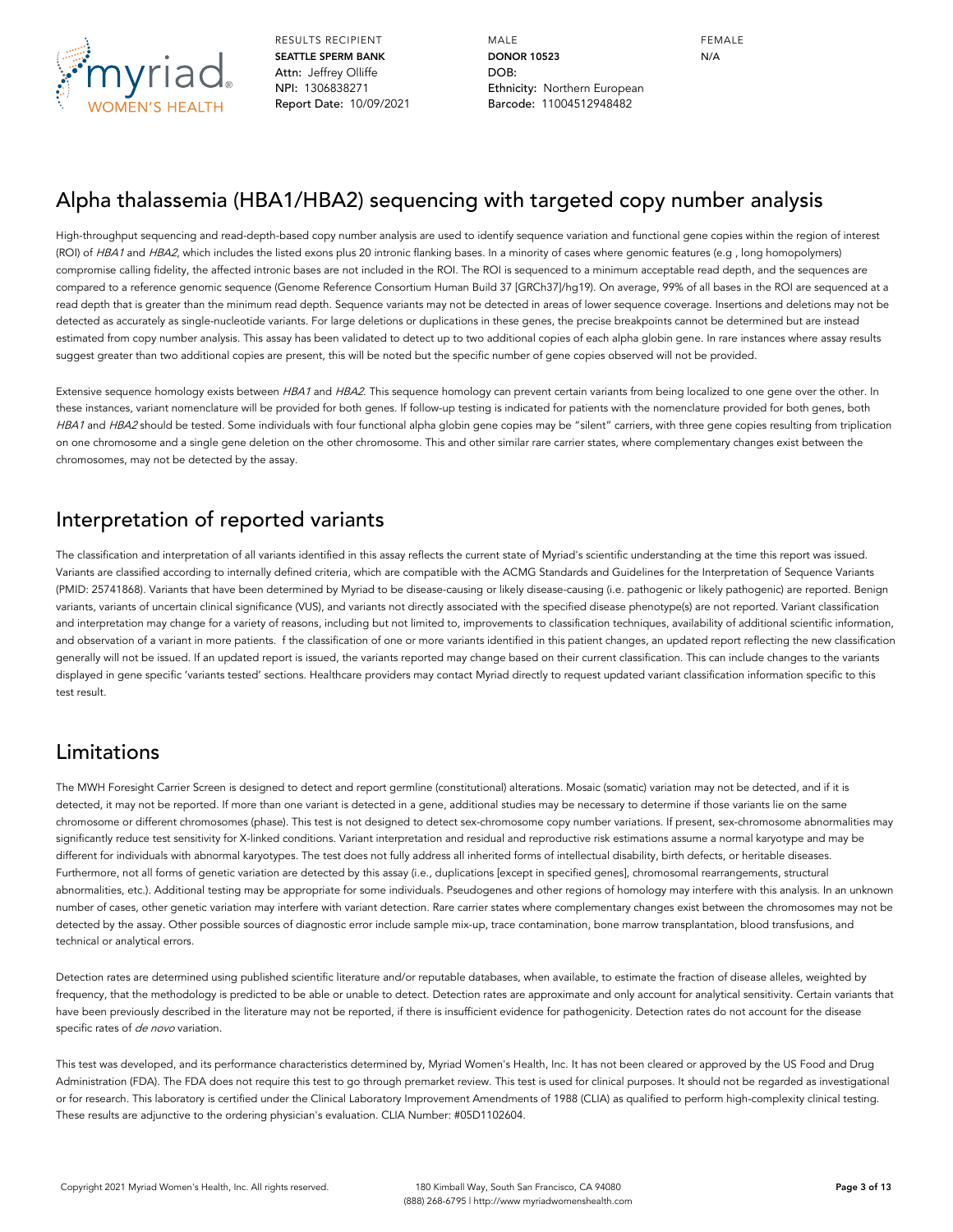

MALE **DONOR 10523** DOB: Ethnicity: Northern European Barcode: 11004512948482

FEMALE N/A

#### **Incidental Findings**

Unless otherwise indicated, these results and interpretations are limited to the specific disease panel(s) requested by the ordering healthcare provider. In some cases, standard data analyses may identify genetic findings beyond the region(s) of interest specified by the test, and such findings may not be reported. These findings may include genomic abnormalities with major, minor, or no, clinical significance.

If you have questions or would like more information about any of the test methods or limitations, please contact (888) 268-6795.

### Resources

### **GENOME CONNECT** | http://www.genomeconnect.org

Patients can share their reports using research registries such as Genome Connect, an online research registry building a genetics and health knowledge base. Genome Connect provides patients, physicians, and researchers an opportunity to share genetic information to support the study of the impact of genetic variation on health conditions.

#### **SENIOR LABORATORY DIRECTOR**

Kenter R. Boules

Karla R. Bowles, PhD, FACMG, CGMB

Report content approved by Heather Labreche, PhD, FACMG, CGMBS on Oct 9, 2021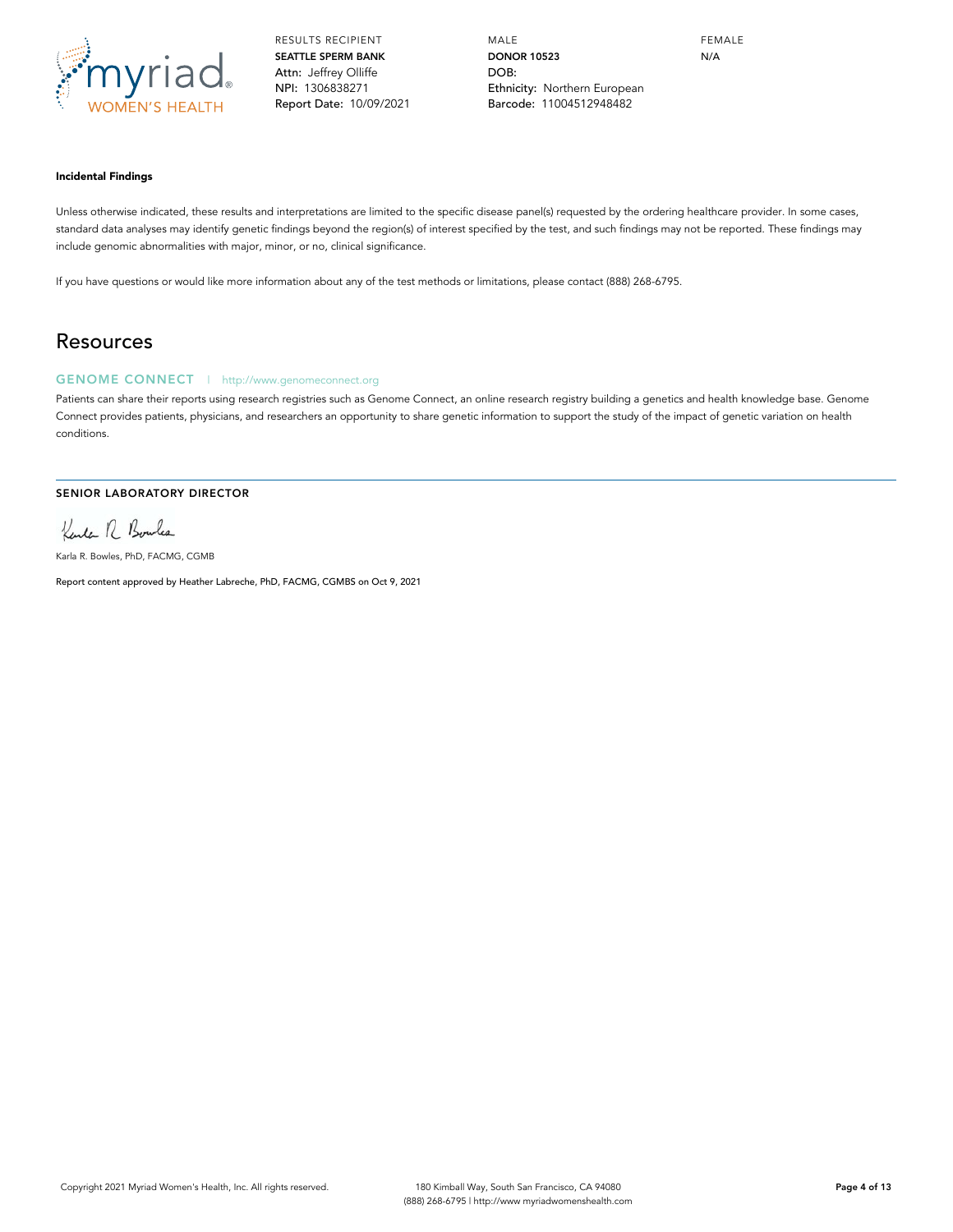

MALE **DONOR 10523** DOB: Ethnicity: Northern European Barcode: 11004512948482

FEMALE N/A

# Conditions Tested

**6-pyruvoyl-tetrahydropterin Synthase Deficiency** - **Gene:** PTS. Autosomal Recessive. Sequencing with copy number analysis. **Exons:** NM\_000317:1-6. **Detection Rate:** Northern European >99%.

**Adenosine Deaminase Deficiency** - **Gene:** ADA. Autosomal Recessive. Sequencing with copy number analysis. **Exons:** NM\_000022:1-12. **Detection Rate:** Northern European 98%.

**Alpha Thalassemia, HBA1/HBA2-related** - **Genes:** HBA1, HBA2. Autosomal Recessive. Alpha thalassemia (HBA1/HBA2) sequencing with targeted copy number analysis. **Exons:** NM\_000517:1-3; NM\_000558:1-3. **Variants (16):** -(alpha)20.5, -- BRIT, --MEDI, --MEDII, --SEA, --THAI or --FIL, -alpha3.7, -alpha4.2, HBA1+HBA2 deletion, Hb Constant Spring, Poly(A) AATAAA>AATA--, Poly(A) AATAAA>AATAAG, Poly(A) AATAAA>AATGAA, anti3.7, anti4.2, del HS-40. **Detection Rate:** Not calculated due to rarity of disease in this individual's reported ethnicity.

**Alpha-mannosidosis** - **Gene:** MAN2B1. Autosomal Recessive. Sequencing with copy number analysis. **Exons:** NM\_000528:1-23. **Detection Rate:** Northern European >99%.

**Alpha-sarcoglycanopathy** - **Gene:** SGCA. Autosomal Recessive. Sequencing with copy number analysis. **Exons:** NM\_000023:1-9. **Detection Rate:** Northern European >99%.

**Alstrom Syndrome** - **Gene:** ALMS1. Autosomal Recessive. Sequencing with copy number analysis. **Exons:** NM\_015120:1-23. **Detection Rate:** Northern European >99%.

**Andermann Syndrome** - **Gene:** SLC12A6. Autosomal Recessive. Sequencing with copy number analysis. **Exons:** NM\_133647:1-25. **Detection Rate:** Northern European >99%.

**Argininemia** - **Gene:** ARG1. Autosomal Recessive. Sequencing with copy number analysis. **Exons:** NM\_000045:1-8. **Detection Rate:** Northern European 97%.

**Argininosuccinic Aciduria** - **Gene:** ASL. Autosomal Recessive. Sequencing with copy number analysis. **Exons:** NM\_001024943:1-16. **Detection Rate:** Northern European >99%.

**Aspartylglucosaminuria** - **Gene:** AGA. Autosomal Recessive. Sequencing with copy number analysis. **Exons:** NM\_000027:1-9. **Detection Rate:** Northern European >99%.

**Ataxia with Vitamin E Deficiency** - **Gene:** TTPA. Autosomal Recessive. Sequencing with copy number analysis. **Exons:** NM\_000370:1-5. **Detection Rate:** Northern European >99%.

**Ataxia-telangiectasia** - **Gene:** ATM. Autosomal Recessive. Sequencing with copy number analysis. **Exons:** NM\_000051:2-63. **Detection Rate:** Northern European 96%.

**ATP7A-related Disorders** - **Gene:** ATP7A. X-linked Recessive. Sequencing with copy number analysis. **Exons:** NM\_000052:2-23. **Detection Rate:** Northern European 90%.

**Autoimmune Polyglandular Syndrome Type 1** - **Gene:** AIRE. Autosomal Recessive. Sequencing with copy number analysis. **Exons:** NM\_000383:1-14. **Detection Rate:** Northern European >99%.

**Autosomal Recessive Osteopetrosis Type 1** - **Gene:** TCIRG1. Autosomal Recessive. Sequencing with copy number analysis. **Exons:** NM\_006019:2-20. **Detection Rate:** Northern European 96%.

**Autosomal Recessive Polycystic Kidney Disease, PKHD1-related** - **Gene:** PKHD1. Autosomal Recessive. Sequencing with copy number analysis. **Exons:**

NM\_138694 2-67. **Detection Rate:** Northern European >99%.

**Autosomal Recessive Spastic Ataxia of Charlevoix-Saguenay** - **Gene:** SACS. Autosomal Recessive. Sequencing with copy number analysis. **Exons:** NM\_014363 2-10. **Detection Rate:** Northern European 99%.

**Bardet-Biedl Syndrome, BBS1-related** - **Gene:** BBS1. Autosomal Recessive. Sequencing with copy number analysis. **Exons:** NM\_024649:1-17. **Detection Rate:** Northern European >99%.

**Bardet-Biedl Syndrome, BBS10-related** - **Gene:** BBS10. Autosomal Recessive. Sequencing with copy number analysis. **Exons:** NM\_024685:1-2. **Detection Rate:** Northern European >99%.

**Bardet-Biedl Syndrome, BBS12-related** - **Gene:** BBS12. Autosomal Recessive. Sequencing with copy number analysis. **Exon:** NM\_152618:2. **Detection Rate:** Northern European >99%.

**Bardet-Biedl Syndrome, BBS2-related** - **Gene:** BBS2. Autosomal Recessive. Sequencing with copy number analysis. **Exons:** NM\_031885:1-17. **Detection Rate:** Northern European >99%.

**BCS1L-related Disorders** - **Gene:** BCS1L. Autosomal Recessive. Sequencing with copy number analysis. **Exons:** NM\_004328:3-9. **Detection Rate:** Northern European >99%.

**Beta-sarcoglycanopathy** - **Gene:** SGCB. Autosomal Recessive. Sequencing with copy number analysis. **Exons:** NM\_000232:1-6. **Detection Rate:** Northern European >99%.

**Biotinidase Deficiency** - **Gene:** BTD. Autosomal Recessive. Sequencing with copy number analysis. **Exons:** NM\_000060:1-4. **Detection Rate:** Northern European >99%.

**Bloom Syndrome** - **Gene:** BLM. Autosomal Recessive. Sequencing with copy number analysis. **Exons:** NM\_000057:2-22. **Detection Rate:** Northern European >99%.

**Calpainopathy** - **Gene:** CAPN3. Autosomal Recessive. Sequencing with copy number analysis. **Exons:** NM\_000070:1-24. **Detection Rate:** Northern European 99%.

**Canavan Disease** - **Gene:** ASPA. Autosomal Recessive. Sequencing with copy number analysis. **Exons:** NM\_000049:1-6. **Detection Rate:** Northern European 98%. **Carbamoylphosphate Synthetase I Deficiency** - **Gene:** CPS1. Autosomal Recessive. Sequencing with copy number analysis. **Exons:** NM\_001875:1-38. **Detection Rate:** Northern European >99%.

**Carnitine Palmitoyltransferase IA Deficiency** - **Gene:** CPT1A. Autosomal Recessive. Sequencing with copy number analysis. **Exons:** NM\_001876:2-19. **Detection Rate:** Northern European >99%.

**Carnitine Palmitoyltransferase II Deficiency** - **Gene:** CPT2. Autosomal Recessive. Sequencing with copy number analysis. **Exons:** NM\_000098:1-5. **Detection Rate:** Northern European >99%.

**Cartilage-hair Hypoplasia** - **Gene:** RMRP. Autosomal Recessive. Sequencing with copy number analysis. **Exon:** NR\_003051:1. **Detection Rate:** Northern European >99%.

**Cerebrotendinous Xanthomatosis** - **Gene:** CYP27A1. Autosomal Recessive. Sequencing with copy number analysis. **Exons:** NM\_000784:1-9. **Detection Rate:** Northern European >99%.

**Citrullinemia Type 1** - **Gene:** ASS1. Autosomal Recessive. Sequencing with copy number analysis. **Exons:** NM\_000050:3-16. **Detection Rate:** Northern European >99%.

**CLN3-related Neuronal Ceroid Lipofuscinosis** - **Gene:** CLN3. Autosomal Recessive. Sequencing with copy number analysis. **Exons:** NM\_001042432 2-16. **Detection Rate:** Northern European >99%.

**CLN5-related Neuronal Ceroid Lipofuscinosis** - **Gene:** CLN5. Autosomal Recessive. Sequencing with copy number analysis. **Exons:** NM\_006493:1-4. **Detection Rate:** Northern European >99%.

**CLN8-related Neuronal Ceroid Lipofuscinosis** - **Gene:** CLN8. Autosomal Recessive. Sequencing with copy number analysis. **Exons:** NM\_018941:2-3. **Detection Rate:** Northern European >99%.

**Cohen Syndrome** - **Gene:** VPS13B. Autosomal Recessive. Sequencing with copy number analysis. **Exons:** NM\_017890:2-62. **Detection Rate:** Northern European 97%.

**COL4A3-related Alport Syndrome** - **Gene:** COL4A3. Autosomal Recessive. Sequencing with copy number analysis. **Exons:** NM\_000091:1-52. **Detection Rate:** Northern European 94%.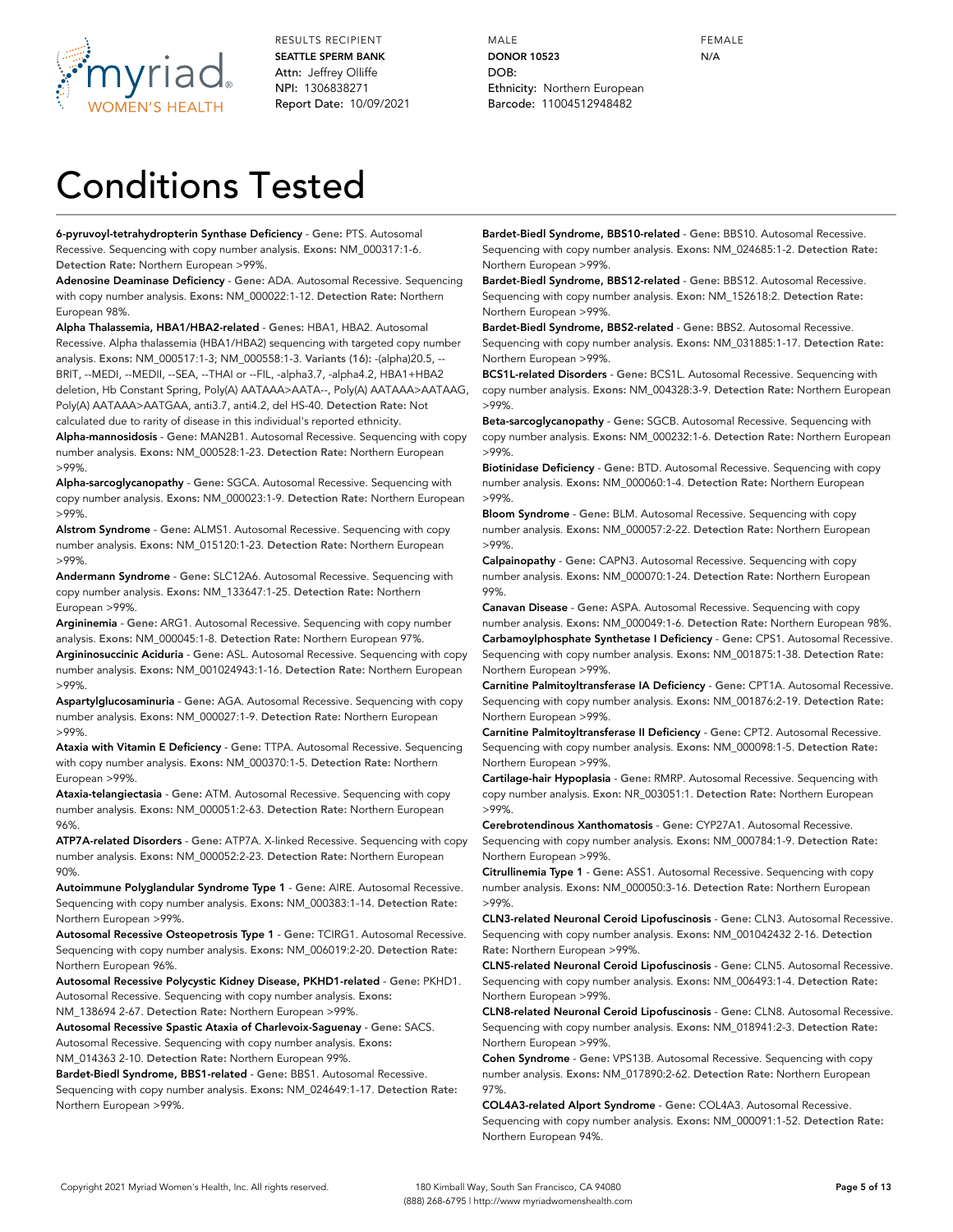

**COL4A4-related Alport Syndrome** - **Gene:** COL4A4. Autosomal Recessive. Sequencing with copy number analysis. **Exons:** NM\_000092:2-48. **Detection Rate:** Northern European >99%.

**Combined Pituitary Hormone Deficiency, PROP1-related** - **Gene:** PROP1. Autosomal Recessive. Sequencing with copy number analysis. **Exons:** NM\_006261:1-3. **Detection Rate:** Northern European >99%.

**Congenital Adrenal Hyperplasia, CYP11B1-related** - **Gene:** CYP11B1. Autosomal Recessive. Sequencing with copy number analysis. **Exons:** NM\_000497:1-9. **Detection Rate:** Northern European 97%.

**Congenital Adrenal Hyperplasia, CYP21A2-related** - **Gene:** CYP21A2. Autosomal Recessive. Analysis of homologous regions. **Variants (13):** CYP21A2 deletion, CYP21A2 duplication, CYP21A2 triplication, G111Vfs\*21, I173N, L308Ffs\*6, P31L, Q319\*, Q319\*+CYP21A2dup, R357W, V282L, [I237N;V238E;M240K], c.293-13C>G. **Detection Rate:** Northern European 96%.

**Congenital Disorder of Glycosylation Type Ia** - **Gene:** PMM2. Autosomal Recessive. Sequencing with copy number analysis. **Exons:** NM\_000303:1-8. **Detection Rate:** Northern European >99%.

**Congenital Disorder of Glycosylation Type Ic** - **Gene:** ALG6. Autosomal Recessive. Sequencing with copy number analysis. **Exons:** NM\_013339:2-15. **Detection Rate:** Northern European >99%.

**Congenital Disorder of Glycosylation, MPI-related** - **Gene:** MPI. Autosomal Recessive. Sequencing with copy number analysis. **Exons:** NM\_002435:1-8. **Detection Rate:** Northern European >99%.

**Costeff Optic Atrophy Syndrome** - **Gene:** OPA3. Autosomal Recessive. Sequencing with copy number analysis. **Exons:** NM\_025136:1-2. **Detection Rate:** Northern European >99%.

**Cystic Fibrosis** - **Gene:** CFTR. Autosomal Recessive. Sequencing with copy number analysis. **Exons:** NM\_000492:1-27. IVS8-5T allele analysis is only reported in the presence of the R117H mutation. **Detection Rate:** Northern European >99%.

**Cystinosis** - **Gene:** CTNS. Autosomal Recessive. Sequencing with copy number analysis. **Exons:** NM\_004937:3-12. **Detection Rate:** Northern European >99%. **D-bifunctional Protein Deficiency** - **Gene:** HSD17B4. Autosomal Recessive. Sequencing with copy number analysis. **Exons:** NM\_000414:1-24. **Detection Rate:** Northern European 98%.

**Delta-sarcoglycanopathy** - **Gene:** SGCD. Autosomal Recessive. Sequencing with copy number analysis. **Exons:** NM\_000337:2-9. **Detection Rate:** Northern European 96%.

**Dihydrolipoamide Dehydrogenase Deficiency** - **Gene:** DLD. Autosomal Recessive. Sequencing with copy number analysis. **Exons:** NM\_000108:1-14. **Detection Rate:** Northern European >99%.

**Dysferlinopathy** - **Gene:** DYSF. Autosomal Recessive. Sequencing with copy number analysis. **Exons:** NM\_003494:1-55. **Detection Rate:** Northern European 98%.

**Dystrophinopathy (Including Duchenne/Becker Muscular Dystrophy)** - **Gene:** DMD. X-linked Recessive. Sequencing with copy number analysis. **Exons:** NM\_004006:1-79. **Detection Rate:** Northern European 99%.

**ERCC6-related Disorders** - **Gene:** ERCC6. Autosomal Recessive. Sequencing with copy number analysis. **Exons:** NM\_000124:2-21. **Detection Rate:** Northern European 96%.

**ERCC8-related Disorders** - **Gene:** ERCC8. Autosomal Recessive. Sequencing with copy number analysis. **Exons:** NM\_000082:1-12. **Detection Rate:** Northern European 97%.

**EVC-related Ellis-van Creveld Syndrome** - **Gene:** EVC. Autosomal Recessive. Sequencing with copy number analysis. **Exons:** NM\_153717:1-21. **Detection Rate:** Northern European 96%.

**EVC2-related Ellis-van Creveld Syndrome** - **Gene:** EVC2. Autosomal Recessive. Sequencing with copy number analysis. **Exons:** NM\_147127:1-22. **Detection Rate:** Northern European 98%.

**Fabry Disease** - **Gene:** GLA. X-linked Recessive. Sequencing with copy number analysis. **Exons:** NM\_000169:1-7. **Detection Rate:** Northern European 98%. **Familial Dysautonomia** - **Gene:** ELP1. Autosomal Recessive. Sequencing with copy number analysis. **Exons:** NM\_003640:2-37. **Detection Rate:** Northern European >99%.

MALE **DONOR 10523** DOB: Ethnicity: Northern European Barcode: 11004512948482

**Familial Hyperinsulinism, ABCC8-related** - **Gene:** ABCC8. Autosomal Recessive. Sequencing with copy number analysis. **Exons:** NM\_000352:1-39. **Detection Rate:** Northern European >99%.

FEMALE N/A

**Familial Hyperinsulinism, KCNJ11-related** - **Gene:** KCNJ11. Autosomal Recessive. Sequencing with copy number analysis. **Exon:** NM\_000525:1. **Detection Rate:** Northern European >99%.

**Familial Mediterranean Fever** - **Gene:** MEFV. Autosomal Recessive. Sequencing with copy number analysis. **Exons:** NM\_000243:1-10. **Detection Rate:** Northern European >99%.

**Fanconi Anemia Complementation Group A** - **Gene:** FANCA. Autosomal Recessive. Sequencing with copy number analysis. **Exons:** NM\_000135:1-43. **Detection Rate:** Northern European 92%.

**Fanconi Anemia, FANCC-related** - **Gene:** FANCC. Autosomal Recessive. Sequencing with copy number analysis. **Exons:** NM\_000136:2-15. **Detection Rate:** Northern European >99%.

**FKRP-related Disorders** - **Gene:** FKRP. Autosomal Recessive. Sequencing with copy number analysis. **Exon:** NM\_024301:4. **Detection Rate:** Northern European >99%. **FKTN-related Disorders** - **Gene:** FKTN. Autosomal Recessive. Sequencing with copy number analysis. **Exons:** NM\_001079802:3-11. **Detection Rate:** Northern European >99%.

**Free Sialic Acid Storage Disorders** - **Gene:** SLC17A5. Autosomal Recessive. Sequencing with copy number analysis. **Exons:** NM\_012434:1-11. **Detection Rate:** Northern European 98%.

**Galactokinase Deficiency** - **Gene:** GALK1. Autosomal Recessive. Sequencing with copy number analysis. **Exons:** NM\_000154:1-8. **Detection Rate:** Northern European >99%.

**Galactosemia** - **Gene:** GALT. Autosomal Recessive. Sequencing with copy number analysis. **Exons:** NM\_000155:1-11. **Detection Rate:** Northern European >99%.

**Gamma-sarcoglycanopathy** - **Gene:** SGCG. Autosomal Recessive. Sequencing with copy number analysis. **Exons:** NM\_000231:2-8. **Detection Rate:** Northern European 87%.

**Gaucher Disease** - **Gene:** GBA. Autosomal Recessive. Analysis of homologous regions. **Variants (10):** D409V, D448H, IVS2+1G>A, L444P, N370S, R463C, R463H, R496H, V394L, p.L29Afs\*18. **Detection Rate:** Northern European 60%.

**GJB2-related DFNB1 Nonsyndromic Hearing Loss and Deafness** - **Gene:** GJB2. Autosomal Recessive. Sequencing with copy number analysis. **Exons:** NM\_004004:1-2. **Detection Rate:** Northern European >99%.

**GLB1-related Disorders** - **Gene:** GLB1. Autosomal Recessive. Sequencing with copy number analysis. **Exons:** NM\_000404:1-16. **Detection Rate:** Northern European >99%.

**GLDC-related Glycine Encephalopathy** - **Gene:** GLDC. Autosomal Recessive. Sequencing with copy number analysis. **Exons:** NM\_000170:1-25. **Detection Rate:** Northern European 94%.

**Glutaric Acidemia, GCDH-related** - **Gene:** GCDH. Autosomal Recessive. Sequencing with copy number analysis. **Exons:** NM\_000159:2-12. **Detection Rate:** Northern European >99%.

**Glycine Encephalopathy, AMT-related** - **Gene:** AMT. Autosomal Recessive. Sequencing with copy number analysis. **Exons:** NM\_000481:1-9. **Detection Rate:** Northern European >99%.

**Glycogen Storage Disease Type Ia** - **Gene:** G6PC. Autosomal Recessive. Sequencing with copy number analysis. **Exons:** NM\_000151:1-5. **Detection Rate:** Northern European >99%.

**Glycogen Storage Disease Type Ib** - **Gene:** SLC37A4. Autosomal Recessive. Sequencing with copy number analysis. **Exons:** NM\_001164277 3-11. **Detection Rate:** Northern European >99%.

**Glycogen Storage Disease Type III** - **Gene:** AGL. Autosomal Recessive. Sequencing with copy number analysis. **Exons:** NM\_000642:2-34. **Detection Rate:** Northern European >99%.

**GNE Myopathy** - **Gene:** GNE. Autosomal Recessive. Sequencing with copy number analysis. **Exons:** NM\_001128227:1-12. **Detection Rate:** Northern European >99%. **GNPTAB-related Disorders** - **Gene:** GNPTAB. Autosomal Recessive. Sequencing with copy number analysis. **Exons:** NM\_024312:1-21. **Detection Rate:** Northern European >99%.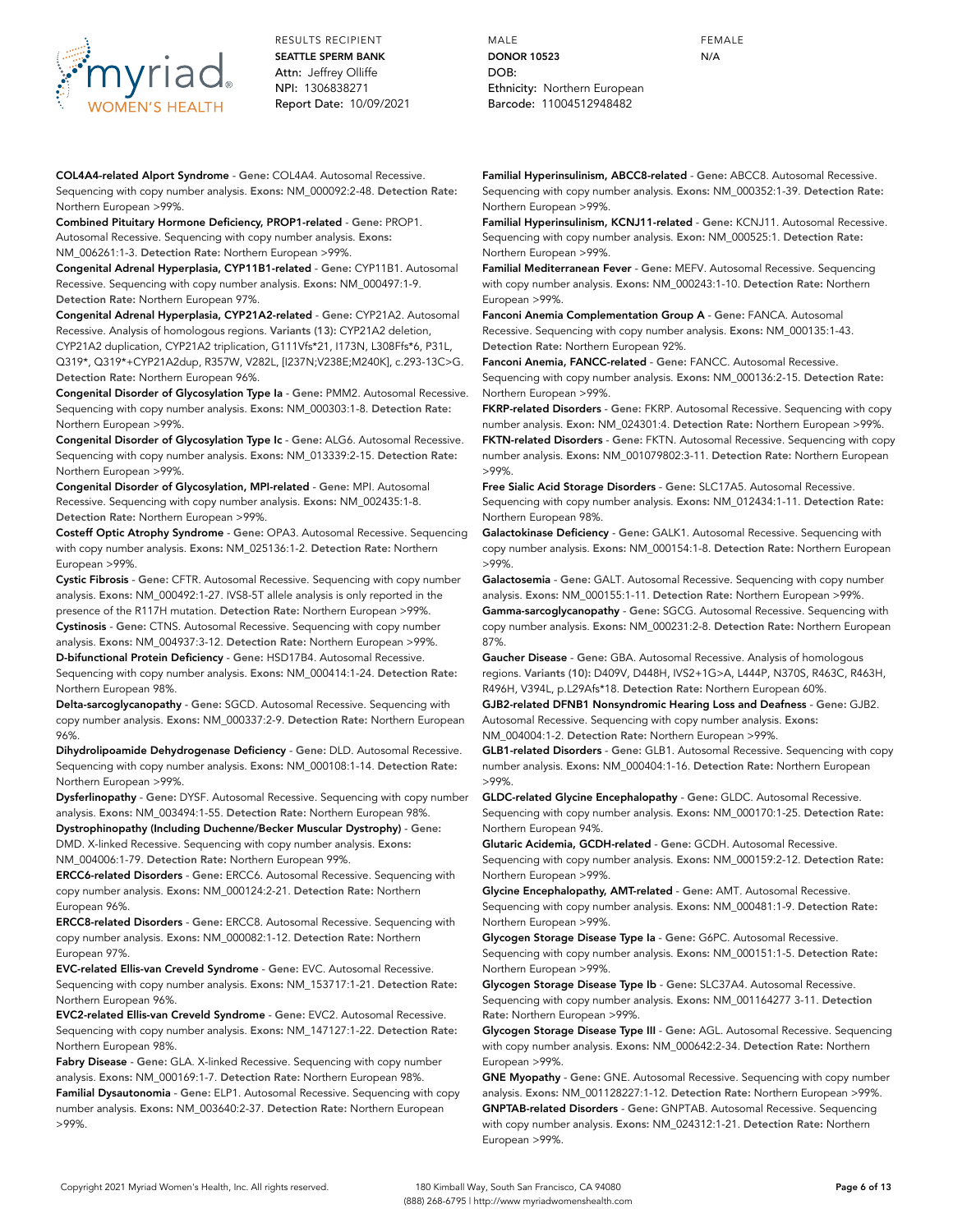

**HADHA-related Disorders** - **Gene:** HADHA. Autosomal Recessive. Sequencing with copy number analysis. **Exons:** NM\_000182:1-20. **Detection Rate:** Northern European >99%.

**Hb Beta Chain-related Hemoglobinopathy (Including Beta Thalassemia and Sickle Cell Disease)** - **Gene:** HBB. Autosomal Recessive. Sequencing with copy number analysis. **Exons:** NM\_000518:1-3. **Detection Rate:** Northern European >99%.

**Hereditary Fructose Intolerance** - **Gene:** ALDOB. Autosomal Recessive. Sequencing with copy number analysis. **Exons:** NM\_000035:2-9. **Detection Rate:** Northern European >99%.

**Hexosaminidase A Deficiency (Including Tay-Sachs Disease)** - **Gene:** HEXA. Autosomal Recessive. Sequencing with copy number analysis. **Exons:** NM\_000520:1-14. **Detection Rate:** Northern European >99%.

**HMG-CoA Lyase Deficiency** - **Gene:** HMGCL. Autosomal Recessive. Sequencing with copy number analysis. **Exons:** NM\_000191:1-9. **Detection Rate:** Northern European >99%.

**Holocarboxylase Synthetase Deficiency** - **Gene:** HLCS. Autosomal Recessive. Sequencing with copy number analysis. **Exons:** NM\_000411:4-12. **Detection Rate:** Northern European >99%.

**Homocystinuria, CBS-related** - **Gene:** CBS. Autosomal Recessive. Sequencing with copy number analysis. **Exons:** NM\_000071:3-17. **Detection Rate:** Northern European >99%.

**Hydrolethalus Syndrome** - **Gene:** HYLS1. Autosomal Recessive. Sequencing with copy number analysis. **Exon:** NM\_145014:4. **Detection Rate:** Northern European >99%.

**Hypophosphatasia** - **Gene:** ALPL. Autosomal Recessive. Sequencing with copy number analysis. **Exons:** NM\_000478:2-12. **Detection Rate:** Northern European >99%.

**Isovaleric Acidemia** - **Gene:** IVD. Autosomal Recessive. Sequencing with copy number analysis. **Exons:** NM\_002225:1-12. **Detection Rate:** Northern European >99%.

**Joubert Syndrome 2** - **Gene:** TMEM216. Autosomal Recessive. Sequencing with copy number analysis. **Exons:** NM\_001173990:1-5. **Detection Rate:** Northern European >99%.

**Junctional Epidermolysis Bullosa, LAMA3-related** - **Gene:** LAMA3. Autosomal Recessive. Sequencing with copy number analysis. **Exons:** NM\_000227:1-38. **Detection Rate:** Northern European >99%.

**Junctional Epidermolysis Bullosa, LAMB3-related** - **Gene:** LAMB3. Autosomal Recessive. Sequencing with copy number analysis. **Exons:** NM\_000228:2-23. **Detection Rate:** Northern European >99%.

**Junctional Epidermolysis Bullosa, LAMC2-related** - **Gene:** LAMC2. Autosomal Recessive. Sequencing with copy number analysis. **Exons:** NM\_005562:1-23. **Detection Rate:** Northern European >99%.

**Krabbe Disease** - **Gene:** GALC. Autosomal Recessive. Sequencing with copy number analysis. **Exons:** NM\_000153:1-17. **Detection Rate:** Northern European >99%.

**Leigh Syndrome, French-Canadian Type** - **Gene:** LRPPRC. Autosomal Recessive. Sequencing with copy number analysis. **Exons:** NM\_133259:1-38. **Detection Rate:** Northern European >99%.

**Lipoid Congenital Adrenal Hyperplasia** - **Gene:** STAR. Autosomal Recessive. Sequencing with copy number analysis. **Exons:** NM\_000349:1-7. **Detection Rate:** Northern European >99%.

**Lysosomal Acid Lipase Deficiency** - **Gene:** LIPA. Autosomal Recessive. Sequencing with copy number analysis. **Exons:** NM\_000235:2-10. **Detection Rate:** Northern European 98%.

**Maple Syrup Urine Disease Type Ia** - **Gene:** BCKDHA. Autosomal Recessive. Sequencing with copy number analysis. **Exons:** NM\_000709:1-9. **Detection Rate:** Northern European >99%.

**Maple Syrup Urine Disease Type Ib** - **Gene:** BCKDHB. Autosomal Recessive. Sequencing with copy number analysis. **Exons:** NM\_183050:1-10. **Detection Rate:** Northern European >99%.

**Maple Syrup Urine Disease Type II** - **Gene:** DBT. Autosomal Recessive. Sequencing with copy number analysis. **Exons:** NM\_001918:1-11. **Detection Rate:** Northern European 97%.

MALE **DONOR 10523** DOB: Ethnicity: Northern European Barcode: 11004512948482

**Medium Chain Acyl-CoA Dehydrogenase Deficiency** - **Gene:** ACADM. Autosomal Recessive. Sequencing with copy number analysis. **Exons:** NM\_000016:1-12. **Detection Rate:** Northern European >99%.

FEMALE N/A

**Megalencephalic Leukoencephalopathy with Subcortical Cysts** - **Gene:** MLC1. Autosomal Recessive. Sequencing with copy number analysis. **Exons:** NM\_015166 2-12. **Detection Rate:** Northern European >99%.

**Metachromatic Leukodystrophy** - **Gene:** ARSA. Autosomal Recessive. Sequencing with copy number analysis. **Exons:** NM\_000487:1-8. **Detection Rate:** Northern European >99%.

**Methylmalonic Acidemia, cblA Type** - **Gene:** MMAA. Autosomal Recessive. Sequencing with copy number analysis. **Exons:** NM\_172250:2-7. **Detection Rate:** Northern European >99%.

**Methylmalonic Acidemia, cblB Type** - **Gene:** MMAB. Autosomal Recessive. Sequencing with copy number analysis. **Exons:** NM\_052845:1-9. **Detection Rate:** Northern European >99%.

**Methylmalonic Aciduria and Homocystinuria, cblC Type** - **Gene:** MMACHC. Autosomal Recessive. Sequencing with copy number analysis. **Exons:** NM\_015506:1-4. **Detection Rate:** Northern European >99%.

**MKS1-related Disorders** - **Gene:** MKS1. Autosomal Recessive. Sequencing with copy number analysis. **Exons:** NM\_017777:1-18. **Detection Rate:** Northern European >99%.

**Mucolipidosis III Gamma** - **Gene:** GNPTG. Autosomal Recessive. Sequencing with copy number analysis. **Exons:** NM\_032520:1-11. **Detection Rate:** Northern European 98%.

**Mucolipidosis IV** - **Gene:** MCOLN1. Autosomal Recessive. Sequencing with copy number analysis. **Exons:** NM\_020533:1-14. **Detection Rate:** Northern European >99%.

**Mucopolysaccharidosis Type I** - **Gene:** IDUA. Autosomal Recessive. Sequencing with copy number analysis. **Exons:** NM\_000203:1-14. **Detection Rate:** Northern European >99%.

**Mucopolysaccharidosis Type II** - **Gene:** IDS. X-linked Recessive. Sequencing with copy number analysis. **Exons:** NM\_000202:1-9. **Detection Rate:** Northern European 89%.

**Mucopolysaccharidosis Type IIIA** - **Gene:** SGSH. Autosomal Recessive. Sequencing with copy number analysis. **Exons:** NM\_000199:1-8. **Detection Rate:** Northern European >99%.

**Mucopolysaccharidosis Type IIIB** - **Gene:** NAGLU. Autosomal Recessive. Sequencing with copy number analysis. **Exons:** NM\_000263:1-6. **Detection Rate:** Northern European >99%.

**Mucopolysaccharidosis Type IIIC** - **Gene:** HGSNAT. Autosomal Recessive. Sequencing with copy number analysis. **Exons:** NM\_152419:1-18. **Detection Rate:** Northern European >99%.

**Muscular Dystrophy, LAMA2-related** - **Gene:** LAMA2. Autosomal Recessive. Sequencing with copy number analysis. **Exons:** NM\_000426:1-43,45-65. **Detection Rate:** Northern European 98%.

**MUT-related Methylmalonic Acidemia** - **Gene:** MUT. Autosomal Recessive. Sequencing with copy number analysis. **Exons:** NM\_000255:2-13. **Detection Rate:** Northern European >99%.

**MYO7A-related Disorders** - **Gene:** MYO7A. Autosomal Recessive. Sequencing with copy number analysis. **Exons:** NM\_000260:2-49. **Detection Rate:** Northern European >99%.

**NEB-related Nemaline Myopathy** - **Gene:** NEB. Autosomal Recessive. Sequencing with copy number analysis. **Exons:** NM\_001271208:3-80,117-183. **Detection Rate:** Northern European 92%.

**Nephrotic Syndrome, NPHS1-related** - **Gene:** NPHS1. Autosomal Recessive. Sequencing with copy number analysis. **Exons:** NM\_004646:1-29. **Detection Rate:** Northern European >99%.

**Nephrotic Syndrome, NPHS2-related** - **Gene:** NPHS2. Autosomal Recessive. Sequencing with copy number analysis. **Exons:** NM\_014625:1-8. **Detection Rate:** Northern European >99%.

**Neuronal Ceroid Lipofuscinosis, CLN6-related** - **Gene:** CLN6. Autosomal Recessive. Sequencing with copy number analysis. **Exons:** NM\_017882:1-7. **Detection Rate:** Northern European >99%.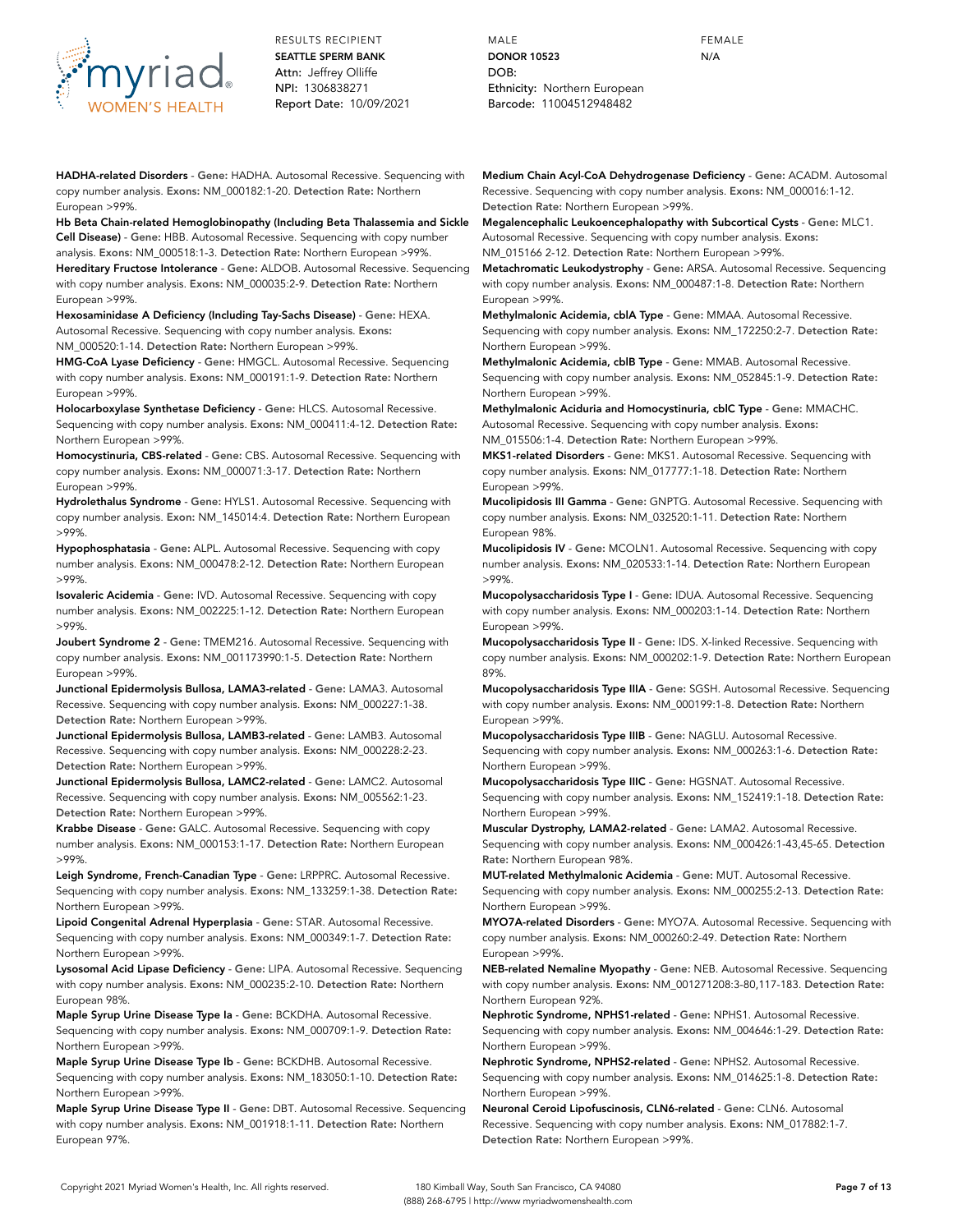

**Niemann-Pick Disease Type C1** - **Gene:** NPC1. Autosomal Recessive. Sequencing with copy number analysis. **Exons:** NM\_000271:1-25. **Detection Rate:** Northern European >99%.

**Niemann-Pick Disease Type C2** - **Gene:** NPC2. Autosomal Recessive. Sequencing with copy number analysis. **Exons:** NM\_006432:1-5. **Detection Rate:** Northern European >99%.

**Niemann-Pick Disease, SMPD1-related** - **Gene:** SMPD1. Autosomal Recessive. Sequencing with copy number analysis. **Exons:** NM\_000543:1-6. **Detection Rate:** Northern European >99%.

**Nijmegen Breakage Syndrome** - **Gene:** NBN. Autosomal Recessive. Sequencing with copy number analysis. **Exons:** NM\_002485:1-16. **Detection Rate:** Northern European >99%.

**Ornithine Transcarbamylase Deficiency** - **Gene:** OTC. X-linked Recessive. Sequencing with copy number analysis. **Exons:** NM\_000531:1-10. **Detection Rate:** Northern European 97%.

**PCCA-related Propionic Acidemia** - **Gene:** PCCA. Autosomal Recessive. Sequencing with copy number analysis. **Exons:** NM\_000282:1-24. **Detection Rate:** Northern European 95%.

**PCCB-related Propionic Acidemia** - **Gene:** PCCB. Autosomal Recessive. Sequencing with copy number analysis. **Exons:** NM\_000532:1-15. **Detection Rate:** Northern European >99%.

**PCDH15-related Disorders** - **Gene:** PCDH15. Autosomal Recessive. Sequencing with copy number analysis. **Exons:** NM\_033056:2-33. **Detection Rate:** Northern European 93%.

**Pendred Syndrome** - **Gene:** SLC26A4. Autosomal Recessive. Sequencing with copy number analysis. **Exons:** NM\_000441:2-21. **Detection Rate:** Northern European >99%.

**Peroxisome Biogenesis Disorder Type 1** - **Gene:** PEX1. Autosomal Recessive. Sequencing with copy number analysis. **Exons:** NM\_000466:1-24. **Detection Rate:** Northern European >99%.

**Peroxisome Biogenesis Disorder Type 3** - **Gene:** PEX12. Autosomal Recessive. Sequencing with copy number analysis. **Exons:** NM\_000286:1-3. **Detection Rate:** Northern European >99%.

**Peroxisome Biogenesis Disorder Type 4** - **Gene:** PEX6. Autosomal Recessive. Sequencing with copy number analysis. **Exons:** NM\_000287:1-17. **Detection Rate:** Northern European 97%.

**Peroxisome Biogenesis Disorder Type 5** - **Gene:** PEX2. Autosomal Recessive. Sequencing with copy number analysis. **Exon:** NM\_000318:4. **Detection Rate:** Northern European >99%.

**Peroxisome Biogenesis Disorder Type 6** - **Gene:** PEX10. Autosomal Recessive. Sequencing with copy number analysis. **Exons:** NM\_153818:1-6. **Detection Rate:** Northern European >99%.

**Phenylalanine Hydroxylase Deficiency** - **Gene:** PAH. Autosomal Recessive. Sequencing with copy number analysis. **Exons:** NM\_000277:1-13. **Detection Rate:** Northern European >99%.

**POMGNT-related Disorders** - **Gene:** POMGNT1. Autosomal Recessive. Sequencing with copy number analysis. **Exons:** NM\_017739:2-22. **Detection Rate:** Northern European 96%.

**Pompe Disease** - **Gene:** GAA. Autosomal Recessive. Sequencing with copy number analysis. **Exons:** NM\_000152:2-20. **Detection Rate:** Northern European 98%.

**PPT1-related Neuronal Ceroid Lipofuscinosis** - **Gene:** PPT1. Autosomal Recessive. Sequencing with copy number analysis. **Exons:** NM\_000310:1-9. **Detection Rate:** Northern European >99%.

**Primary Carnitine Deficiency** - **Gene:** SLC22A5. Autosomal Recessive. Sequencing with copy number analysis. **Exons:** NM\_003060:1-10. **Detection Rate:** Northern European >99%.

**Primary Hyperoxaluria Type 1** - **Gene:** AGXT. Autosomal Recessive. Sequencing with copy number analysis. **Exons:** NM\_000030:1-11. **Detection Rate:** Northern European >99%.

**Primary Hyperoxaluria Type 2** - **Gene:** GRHPR. Autosomal Recessive. Sequencing with copy number analysis. **Exons:** NM\_012203:1-9. **Detection Rate:** Northern European >99%.

MALE **DONOR 10523** DOB: Ethnicity: Northern European Barcode: 11004512948482

**Primary Hyperoxaluria Type 3** - **Gene:** HOGA1. Autosomal Recessive. Sequencing with copy number analysis. **Exons:** NM\_138413:1-7. **Detection Rate:** Northern European >99%.

**Pycnodysostosis** - **Gene:** CTSK. Autosomal Recessive. Sequencing with copy number analysis. **Exons:** NM\_000396:2-8. **Detection Rate:** Northern European >99%.

**Pyruvate Carboxylase Deficiency** - **Gene:** PC. Autosomal Recessive. Sequencing with copy number analysis. **Exons:** NM\_000920:3-22. **Detection Rate:** Northern European >99%.

**Rhizomelic Chondrodysplasia Punctata Type 1** - **Gene:** PEX7. Autosomal Recessive. Sequencing with copy number analysis. **Exons:** NM\_000288:1-10. **Detection Rate:** Northern European >99%.

**RTEL1-related Disorders** - **Gene:** RTEL1. Autosomal Recessive. Sequencing with copy number analysis. **Exons:** NM\_032957:2-35. **Detection Rate:** Northern European >99%.

**Sandhoff Disease** - **Gene:** HEXB. Autosomal Recessive. Sequencing with copy number analysis. **Exons:** NM\_000521:1-14. **Detection Rate:** Northern European 98%.

**Short-chain Acyl-CoA Dehydrogenase Deficiency** - **Gene:** ACADS. Autosomal Recessive. Sequencing with copy number analysis. **Exons:** NM\_000017:1-10. **Detection Rate:** Northern European >99%.

**Sjogren-Larsson Syndrome** - **Gene:** ALDH3A2. Autosomal Recessive. Sequencing with copy number analysis. **Exons:** NM\_000382:1-10. **Detection Rate:** Northern European 96%.

**SLC26A2-related Disorders** - **Gene:** SLC26A2. Autosomal Recessive. Sequencing with copy number analysis. **Exons:** NM\_000112:2-3. **Detection Rate:** Northern European >99%.

**Smith-Lemli-Opitz Syndrome** - **Gene:** DHCR7. Autosomal Recessive. Sequencing with copy number analysis. **Exons:** NM\_001360:3-9. **Detection Rate:** Northern European >99%.

**Spastic Paraplegia Type 15** - **Gene:** ZFYVE26. Autosomal Recessive. Sequencing with copy number analysis. **Exons:** NM\_015346:2-42. **Detection Rate:** Northern European >99%.

**Spinal Muscular Atrophy** - **Gene:** SMN1. Autosomal Recessive. Spinal muscular atrophy. **Variant (1):** SMN1 copy number. **Detection Rate:** Northern European 95%. **Spondylothoracic Dysostosis** - **Gene:** MESP2. Autosomal Recessive. Sequencing with copy number analysis. **Exons:** NM\_001039958:1-2. **Detection Rate:** Northern European >99%.

**TGM1-related Autosomal Recessive Congenital Ichthyosis** - **Gene:** TGM1. Autosomal Recessive. Sequencing with copy number analysis. **Exons:**

NM\_000359 2-15. **Detection Rate:** Northern European >99%.

**TPP1-related Neuronal Ceroid Lipofuscinosis** - **Gene:** TPP1. Autosomal Recessive. Sequencing with copy number analysis. **Exons:** NM\_000391:1-13. **Detection Rate:** Northern European >99%.

**Tyrosine Hydroxylase Deficiency** - **Gene:** TH. Autosomal Recessive. Sequencing with copy number analysis. **Exons:** NM\_199292:1-14. **Detection Rate:** Northern European >99%.

**Tyrosinemia Type I** - **Gene:** FAH. Autosomal Recessive. Sequencing with copy number analysis. **Exons:** NM\_000137:1-14. **Detection Rate:** Northern European >99%.

**Tyrosinemia Type II** - **Gene:** TAT. Autosomal Recessive. Sequencing with copy number analysis. **Exons:** NM\_000353:2-12. **Detection Rate:** Northern European >99%.

**USH1C-related Disorders** - **Gene:** USH1C. Autosomal Recessive. Sequencing with copy number analysis. **Exons:** NM\_005709:1-21. **Detection Rate:** Northern European >99%.

**USH2A-related Disorders** - **Gene:** USH2A. Autosomal Recessive. Sequencing with copy number analysis. **Exons:** NM\_206933:2-72. **Detection Rate:** Northern European 98%.

**Usher Syndrome Type 3** - **Gene:** CLRN1. Autosomal Recessive. Sequencing with copy number analysis. **Exons:** NM\_174878:1-3. **Detection Rate:** Northern European >99%.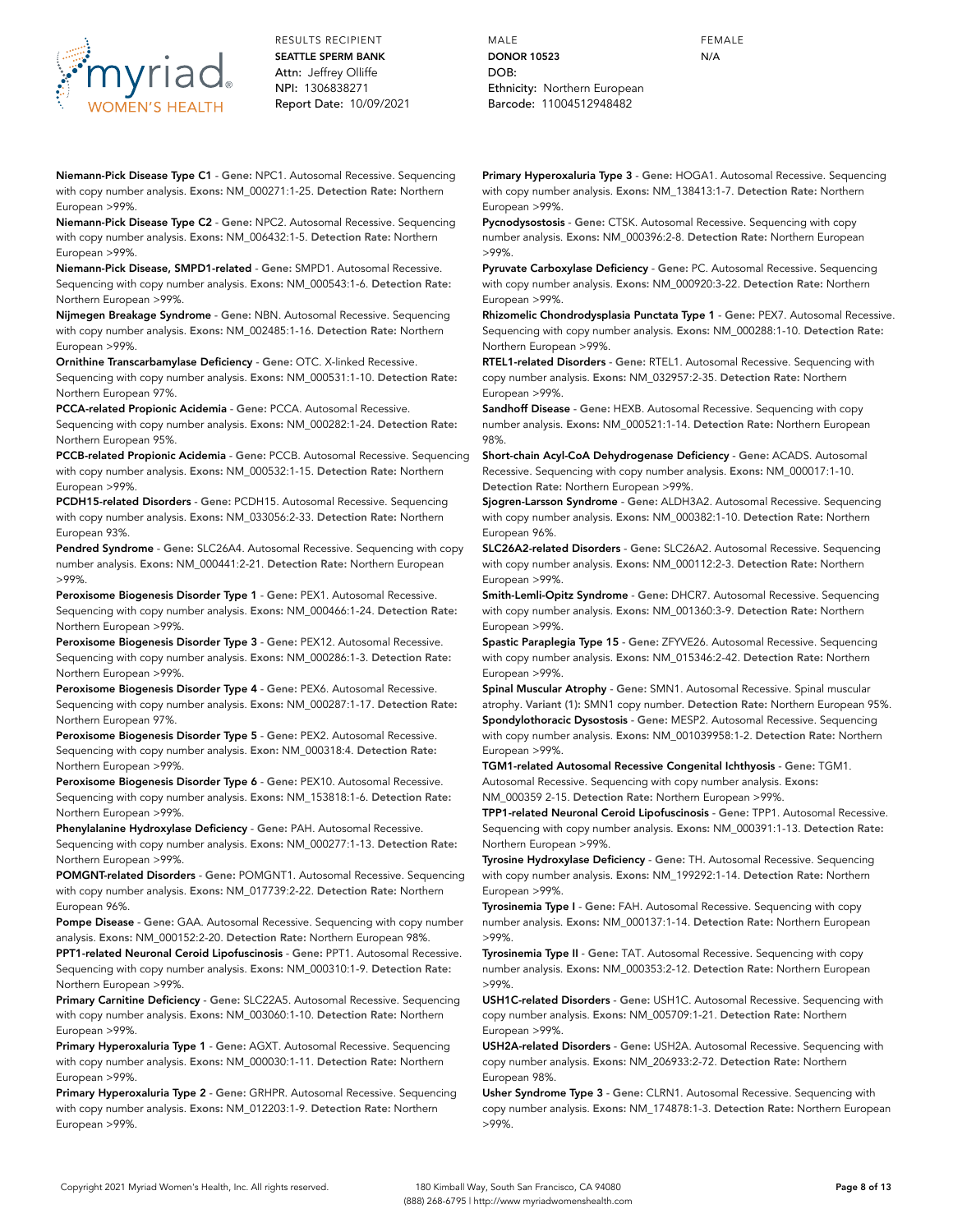

MALE **DONOR 10523** DOB: Ethnicity: Northern European Barcode: 11004512948482

FEMALE N/A

**Very-long-chain Acyl-CoA Dehydrogenase Deficiency** - **Gene:** ACADVL. Autosomal Recessive. Sequencing with copy number analysis. **Exons:** NM\_000018:1-20. **Detection Rate:** Northern European >99%.

**Wilson Disease** - **Gene:** ATP7B. Autosomal Recessive. Sequencing with copy number analysis. **Exons:** NM\_000053:1-21. **Detection Rate:** Northern European >99%.

**X-linked Adrenal Hypoplasia Congenita** - **Gene:** NR0B1. X-linked Recessive. Sequencing with copy number analysis. **Exons:** NM\_000475:1-2. **Detection Rate:** Northern European 97%.

**X-linked Adrenoleukodystrophy** - **Gene:** ABCD1. X-linked Recessive. Sequencing with copy number analysis. **Exons:** NM\_000033:1-6. **Detection Rate:** Northern European 77%.

**X-linked Alport Syndrome** - **Gene:** COL4A5. X-linked Recessive. Sequencing with copy number analysis. **Exons:** NM\_000495:1-51. **Detection Rate:** Northern European 96%.

**X-linked Juvenile Retinoschisis** - **Gene:** RS1. X-linked Recessive. Sequencing with copy number analysis. **Exons:** NM\_000330:1-6. **Detection Rate:** Northern European 98%.

**X-linked Myotubular Myopathy** - **Gene:** MTM1. X-linked Recessive. Sequencing with copy number analysis. **Exons:** NM\_000252:2-15. **Detection Rate:** Northern European 96%.

**X-linked Severe Combined Immunodeficiency** - **Gene:** IL2RG. X-linked Recessive. Sequencing with copy number analysis. **Exons:** NM\_000206:1-8. **Detection Rate:** Northern European >99%.

**Xeroderma Pigmentosum Group A** - **Gene:** XPA. Autosomal Recessive. Sequencing with copy number analysis. **Exons:** NM\_000380:1-6. **Detection Rate:** Northern European >99%.

**Xeroderma Pigmentosum Group C** - **Gene:** XPC. Autosomal Recessive. Sequencing with copy number analysis. **Exons:** NM\_004628:1-16. **Detection Rate:** Northern European 97%.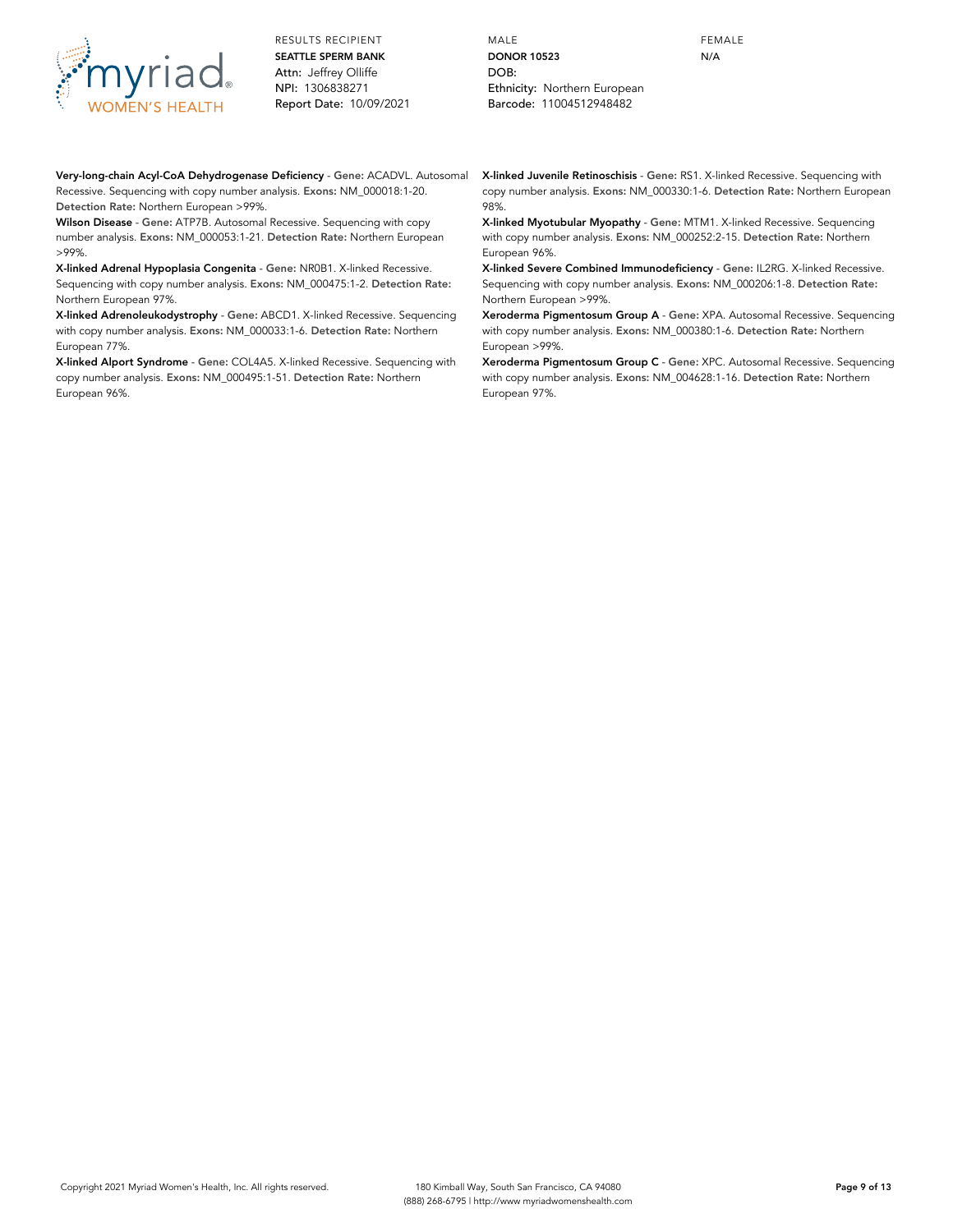

MALE **DONOR 10523** DOB: Ethnicity: Northern European Barcode: 11004512948482

FEMALE N/A

## Risk Calculations

Below are the risk calculations for all conditions tested. Negative results do not rule out the possibility of being a carrier. Residual risk is an estimate of each patient's posttest likelihood of being a carrier, while the reproductive risk represents an estimated likelihood that the patients' future children could inherit each disease. These risks are inherent to all carrier-screening tests, may vary by ethnicity, are predicated on a negative family history, and are present even given a negative test result. Inaccurate reporting of ethnicity may cause errors in risk calculation. In addition, average carrier rates are estimated using incidence or prevalence data from published scientific literature and/or reputable databases, where available, and are incorporated into residual risk calculations for each population/ethnicity. When population-specific data is not available for a condition, average worldwide incidence or prevalence is used. Further, incidence and prevalence data are only collected for the specified phenotypes (which include primarily the classic or severe forms of disease) and may not include alternate or milder disease manifestations associated with the gene. Actual incidence rates, prevalence rates, and carrier rates, and therefore actual residual risks, may be higher or lower than the estimates provided. Carrier rates, incidence/prevalence, and/or residual risks are not provided for some genes with biological or heritable properties that would make these estimates inaccurate. A '†' symbol indicates a positive result. See the full clinical report for interpretation and details. The reproductive risk presented is based on a hypothetical pairing with a partner of the same ethnic group.

| <b>Disease</b>                                               | <b>DONOR 10523</b><br><b>Residual Risk</b> |                    |
|--------------------------------------------------------------|--------------------------------------------|--------------------|
|                                                              |                                            | Reproductive Risk  |
| 6-pyruvoyl-tetrahydropterin Synthase Deficiency              | $<$ 1 in 50,000                            | $< 1$ in 1,000,000 |
| <b>Adenosine Deaminase Deficiency</b>                        | 1 in 22,000                                | $< 1$ in 1,000,000 |
| Alpha Thalassemia, HBA1/HBA2-related                         | Alpha globin status: aa/aa.                | Not calculated     |
| Alpha-mannosidosis                                           | 1 in 35,000                                | $<$ 1 in 1,000,000 |
| Alpha-sarcoglycanopathy                                      | $<$ 1 in 50,000                            | $< 1$ in 1,000,000 |
| <b>Alstrom Syndrome</b>                                      | $<$ 1 in 50,000                            | $<$ 1 in 1,000,000 |
| Andermann Syndrome                                           | $<$ 1 in 50,000                            | $<$ 1 in 1,000,000 |
| Argininemia                                                  | 1 in 12,000                                | $< 1$ in 1,000,000 |
| Argininosuccinic Aciduria                                    | 1 in 15,000                                | $<$ 1 in 1,000,000 |
| Aspartylglucosaminuria                                       | $<$ 1 in 50,000                            | $<$ 1 in 1,000,000 |
| Ataxia with Vitamin E Deficiency                             | $<$ 1 in 50,000                            | $< 1$ in 1,000,000 |
| Ataxia-telangiectasia                                        | 1 in 4,200                                 | $<$ 1 in 1,000,000 |
| <b>ATP7A-related Disorders</b>                               | $<$ 1 in 1,000,000                         | 1 in 250,000       |
| Autoimmune Polyglandular Syndrome Type 1                     | 1 in 15,000                                | $<$ 1 in 1,000,000 |
| Autosomal Recessive Osteopetrosis Type 1                     | 1 in 8,900                                 | $<$ 1 in 1,000,000 |
| Autosomal Recessive Polycystic Kidney Disease, PKHD1-related | 1 in 8,100                                 | $<$ 1 in 1,000,000 |
| Autosomal Recessive Spastic Ataxia of Charlevoix-Saguenay    | $< 1$ in 44,000                            | $<$ 1 in 1,000,000 |
| Bardet-Biedl Syndrome, BBS1-related                          | 1 in 32,000                                | $<$ 1 in 1,000,000 |
| Bardet-Biedl Syndrome, BBS10-related                         | 1 in 42,000                                | $<$ 1 in 1,000,000 |
| Bardet-Biedl Syndrome, BBS12-related                         | $<$ 1 in 50,000                            | $<$ 1 in 1,000,000 |
| Bardet-Biedl Syndrome, BBS2-related                          | $<$ 1 in 50,000                            | $<$ 1 in 1,000,000 |
| <b>BCS1L-related Disorders</b>                               | $<$ 1 in 50,000                            | $<$ 1 in 1,000,000 |
| Beta-sarcoglycanopathy                                       | 1 in 39,000                                | $<$ 1 in 1,000,000 |
| <b>Biotinidase Deficiency</b>                                | 1 in 13,000                                | 1 in 650,000       |
| <b>Bloom Syndrome</b>                                        | $<$ 1 in 50,000                            | $<$ 1 in 1,000,000 |
| Calpainopathy                                                | 1 in 13,000                                | $<$ 1 in 1,000,000 |
| <b>Canavan Disease</b>                                       | 1 in 9,700                                 | $< 1$ in 1,000,000 |
| Carbamoylphosphate Synthetase I Deficiency                   | $< 1$ in 57,000                            | $<$ 1 in 1,000,000 |
| Carnitine Palmitoyltransferase IA Deficiency                 | $<$ 1 in 50,000                            | $<$ 1 in 1,000,000 |
| Carnitine Palmitoyltransferase II Deficiency                 | 1 in 25,000                                | $<$ 1 in 1,000,000 |
| Cartilage-hair Hypoplasia                                    | $<$ 1 in 50,000                            | $<$ 1 in 1,000,000 |
| Cerebrotendinous Xanthomatosis                               | 1 in 11,000                                | $<$ 1 in 1,000,000 |
| Citrullinemia Type 1                                         | 1 in 14,000                                | $<$ 1 in 1,000,000 |
| <b>CLN3-related Neuronal Ceroid Lipofuscinosis</b>           | 1 in 8,600                                 | $<$ 1 in 1,000,000 |
| <b>CLN5-related Neuronal Ceroid Lipofuscinosis</b>           | $<$ 1 in 50,000                            | $<$ 1 in 1,000,000 |
| <b>CLN8-related Neuronal Ceroid Lipofuscinosis</b>           | $<$ 1 in 50,000                            | $<$ 1 in 1,000,000 |
| <b>Cohen Syndrome</b>                                        | $<$ 1 in 15,000                            | $<$ 1 in 1,000,000 |
| <b>COL4A3-related Alport Syndrome</b>                        | 1 in 3,400                                 | $<$ 1 in 1,000,000 |
| COL4A4-related Alport Syndrome                               | 1 in 35,000                                | $<$ 1 in 1,000,000 |
| Combined Pituitary Hormone Deficiency, PROP1-related         | 1 in 6,100                                 | $<$ 1 in 1,000,000 |
| Congenital Adrenal Hyperplasia, CYP11B1-related              | 1 in 8,400                                 | $<$ 1 in 1,000,000 |
| Congenital Adrenal Hyperplasia, CYP21A2-related              | 1 in 1,300                                 | 1 in 280,000       |
| Congenital Disorder of Glycosylation Type la                 | 1 in 16,000                                | $< 1$ in 1,000,000 |
| Congenital Disorder of Glycosylation Type Ic                 | $<$ 1 in 50,000                            | $<$ 1 in 1,000,000 |
| Congenital Disorder of Glycosylation, MPI-related            | $<$ 1 in 50,000                            | $<$ 1 in 1,000,000 |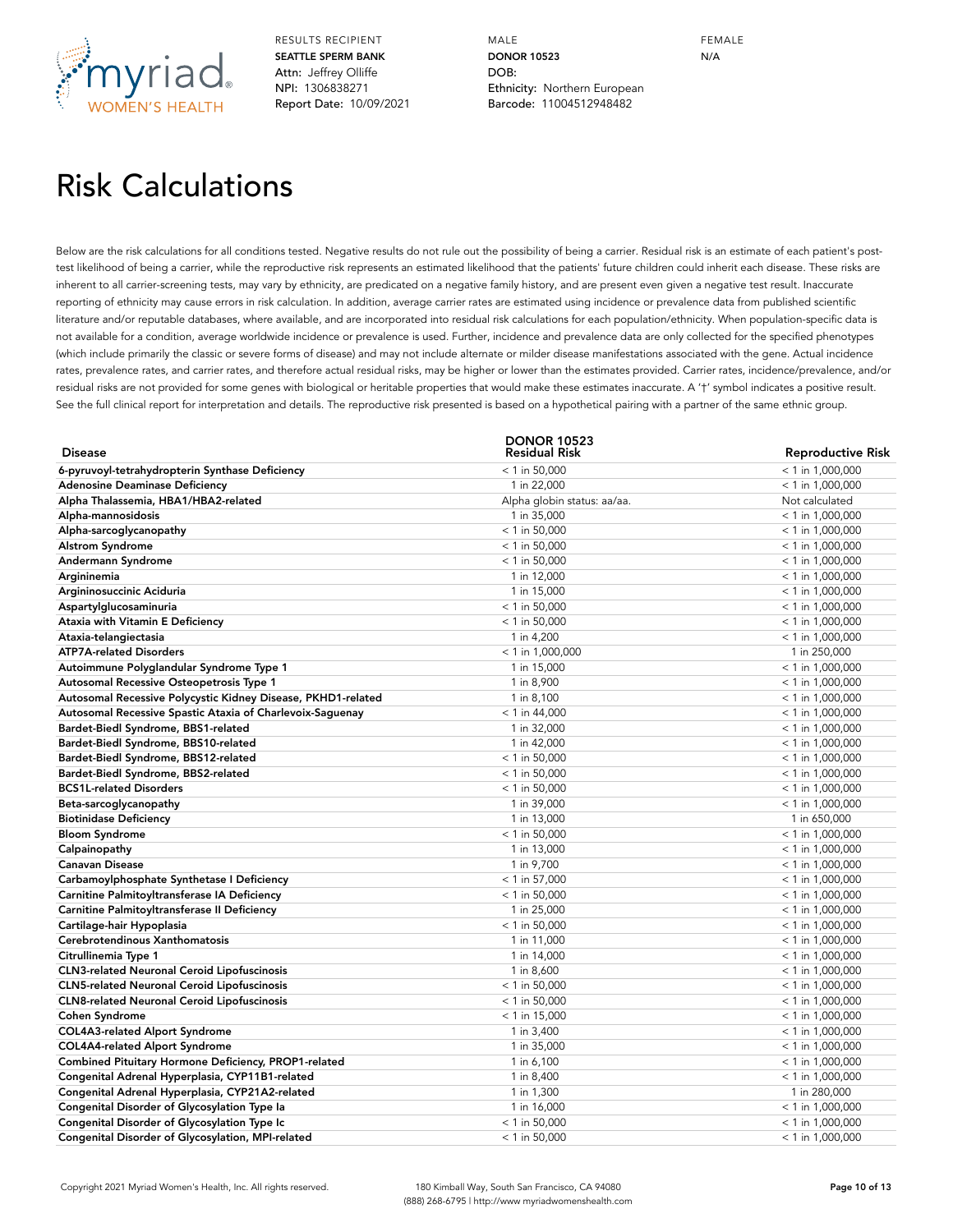

MALE **DONOR 10523** DOB: Ethnicity: Northern European Barcode: 11004512948482

FEMALE N/A

|                                                                                                   | <b>DONOR 10523</b>            |                                          |
|---------------------------------------------------------------------------------------------------|-------------------------------|------------------------------------------|
| <b>Disease</b>                                                                                    | <b>Residual Risk</b>          | <b>Reproductive Risk</b>                 |
| <b>Costeff Optic Atrophy Syndrome</b>                                                             | $<$ 1 in 50,000               | $<$ 1 in 1,000,000                       |
| <b>Cystic Fibrosis</b>                                                                            | 1 in 3,000                    | 1 in 360,000                             |
| Cystinosis                                                                                        | 1 in 22,000                   | $<$ 1 in 1,000,000                       |
| D-bifunctional Protein Deficiency                                                                 | 1 in 9,000                    | $<$ 1 in 1,000,000                       |
| Delta-sarcoglycanopathy                                                                           | $<$ 1 in 13,000               | $<$ 1 in 1,000,000                       |
| Dihydrolipoamide Dehydrogenase Deficiency                                                         | $<$ 1 in 50,000               | $<$ 1 in 1,000,000                       |
| Dysferlinopathy                                                                                   | 1 in 11,000                   | $<$ 1 in 1,000,000                       |
| Dystrophinopathy (Including Duchenne/Becker Muscular Dystrophy)<br><b>ERCC6-related Disorders</b> | Not calculated                | Not calculated                           |
| <b>ERCC8-related Disorders</b>                                                                    | 1 in 8,500<br>$< 1$ in 16,000 | $<$ 1 in 1,000,000                       |
| <b>EVC-related Ellis-van Creveld Syndrome</b>                                                     | 1 in 7,800                    | $<$ 1 in 1,000,000<br>$<$ 1 in 1,000,000 |
| <b>EVC2-related Ellis-van Creveld Syndrome</b>                                                    | 1 in 9,800                    | $<$ 1 in 1,000,000                       |
| <b>Fabry Disease</b>                                                                              | $<$ 1 in 1,000,000            | 1 in 220,000                             |
| <b>Familial Dysautonomia</b>                                                                      | $<$ 1 in 50,000               | $<$ 1 in 1,000,000                       |
| Familial Hyperinsulinism, ABCC8-related                                                           | 1 in 17,000                   | $<$ 1 in 1,000,000                       |
| Familial Hyperinsulinism, KCNJ11-related                                                          | $<$ 1 in 50,000               | $<$ 1 in 1,000,000                       |
| <b>Familial Mediterranean Fever</b>                                                               | 1 in 11,000                   | $<$ 1 in 1,000,000                       |
| Fanconi Anemia Complementation Group A                                                            | 1 in 2,800                    | $<$ 1 in 1,000,000                       |
| Fanconi Anemia, FANCC-related                                                                     | $<$ 1 in 50,000               | $<$ 1 in 1,000,000                       |
| <b>FKRP-related Disorders</b>                                                                     | 1 in 16,000                   | $<$ 1 in 1,000,000                       |
| <b>FKTN-related Disorders</b>                                                                     | $<$ 1 in 50,000               | $<$ 1 in 1,000,000                       |
| Free Sialic Acid Storage Disorders                                                                | $<$ 1 in 30,000               | $<$ 1 in 1,000,000                       |
| Galactokinase Deficiency                                                                          | 1 in 37,000                   | $<$ 1 in 1,000,000                       |
| Galactosemia                                                                                      | 1 in 8,600                    | $<$ 1 in 1,000,000                       |
| Gamma-sarcoglycanopathy                                                                           | 1 in 3,300                    | $<$ 1 in 1,000,000                       |
| <b>Gaucher Disease</b>                                                                            | 1 in 260                      | 1 in 110,000                             |
| GJB2-related DFNB1 Nonsyndromic Hearing Loss and Deafness                                         | 1 in 2,500                    | 1 in 260,000                             |
| <b>GLB1-related Disorders</b>                                                                     | 1 in 17,000                   | $<$ 1 in 1,000,000                       |
| <b>GLDC-related Glycine Encephalopathy</b>                                                        | 1 in 2,800                    | $<$ 1 in 1,000,000                       |
| Glutaric Acidemia, GCDH-related                                                                   | 1 in 16,000                   | $< 1$ in 1,000,000                       |
| Glycine Encephalopathy, AMT-related                                                               | 1 in 26,000                   | $<$ 1 in 1,000,000                       |
| Glycogen Storage Disease Type la                                                                  | 1 in 18,000                   | $<$ 1 in 1,000,000                       |
| Glycogen Storage Disease Type Ib                                                                  | 1 in 35,000                   | $<$ 1 in 1,000,000                       |
| Glycogen Storage Disease Type III                                                                 | 1 in 16,000                   | $<$ 1 in 1,000,000                       |
| <b>GNE Myopathy</b><br><b>GNPTAB-related Disorders</b>                                            | 1 in 23,000<br>1 in 20,000    | $<$ 1 in 1,000,000<br>$<$ 1 in 1,000,000 |
| <b>HADHA-related Disorders</b>                                                                    | 1 in 20,000                   | $<$ 1 in 1,000,000                       |
| Hb Beta Chain-related Hemoglobinopathy (Including Beta Thalassemia and Sickle Cell                |                               |                                          |
| Disease)                                                                                          | 1 in 3,700                    | 1 in 560,000                             |
| Hereditary Fructose Intolerance                                                                   | 1 in 7,900                    | $<$ 1 in 1,000,000                       |
| Hexosaminidase A Deficiency (Including Tay-Sachs Disease)                                         | 1 in 30,000                   | $<$ 1 in 1,000,000                       |
| <b>HMG-CoA Lyase Deficiency</b>                                                                   | $< 1$ in 50,000               | $<$ 1 in 1,000,000                       |
| Holocarboxylase Synthetase Deficiency                                                             | 1 in 15,000                   | $<$ 1 in 1,000,000                       |
| Homocystinuria, CBS-related                                                                       | 1 in 9,400                    | $<$ 1 in 1,000,000                       |
| Hydrolethalus Syndrome                                                                            | $<$ 1 in 50,000               | $<$ 1 in 1,000,000                       |
| Hypophosphatasia                                                                                  | 1 in 30,000                   | $< 1$ in 1,000,000                       |
| Isovaleric Acidemia                                                                               | 1 in 32,000                   | $<$ 1 in 1,000,000                       |
| Joubert Syndrome 2                                                                                | $<$ 1 in 50,000               | $<$ 1 in 1,000,000                       |
| Junctional Epidermolysis Bullosa, LAMA3-related                                                   | $<$ 1 in 50,000               | $< 1$ in 1,000,000                       |
| Junctional Epidermolysis Bullosa, LAMB3-related                                                   | 1 in 32,000                   | $<$ 1 in 1,000,000                       |
| Junctional Epidermolysis Bullosa, LAMC2-related                                                   | $<$ 1 in 50,000               | $<$ 1 in 1,000,000                       |
| <b>Krabbe Disease</b>                                                                             | 1 in 14,000                   | $<$ 1 in 1,000,000                       |
| Leigh Syndrome, French-Canadian Type                                                              | $<$ 1 in 50,000               | $<$ 1 in 1,000,000                       |
| Lipoid Congenital Adrenal Hyperplasia                                                             | $<$ 1 in 50,000               | $<$ 1 in 1,000,000                       |
| Lysosomal Acid Lipase Deficiency                                                                  | 1 in 14,000                   | $<$ 1 in 1,000,000                       |
| Maple Syrup Urine Disease Type la                                                                 | 1 in 39,000                   | $<$ 1 in 1,000,000                       |
| Maple Syrup Urine Disease Type Ib                                                                 | 1 in 39,000                   | $<$ 1 in 1,000,000                       |
| Maple Syrup Urine Disease Type II<br>Medium Chain Acyl-CoA Dehydrogenase Deficiency               | 1 in 16,000<br>1 in 4,400     | $<$ 1 in 1,000,000<br>1 in 790,000       |
| Megalencephalic Leukoencephalopathy with Subcortical Cysts                                        | $<$ 1 in 50,000               | $<$ 1 in 1,000,000                       |
| Metachromatic Leukodystrophy                                                                      | 1 in 16,000                   | $<$ 1 in 1,000,000                       |
| Methylmalonic Acidemia, cblA Type                                                                 | $< 1$ in 50,000               | $<$ 1 in 1,000,000                       |
|                                                                                                   |                               |                                          |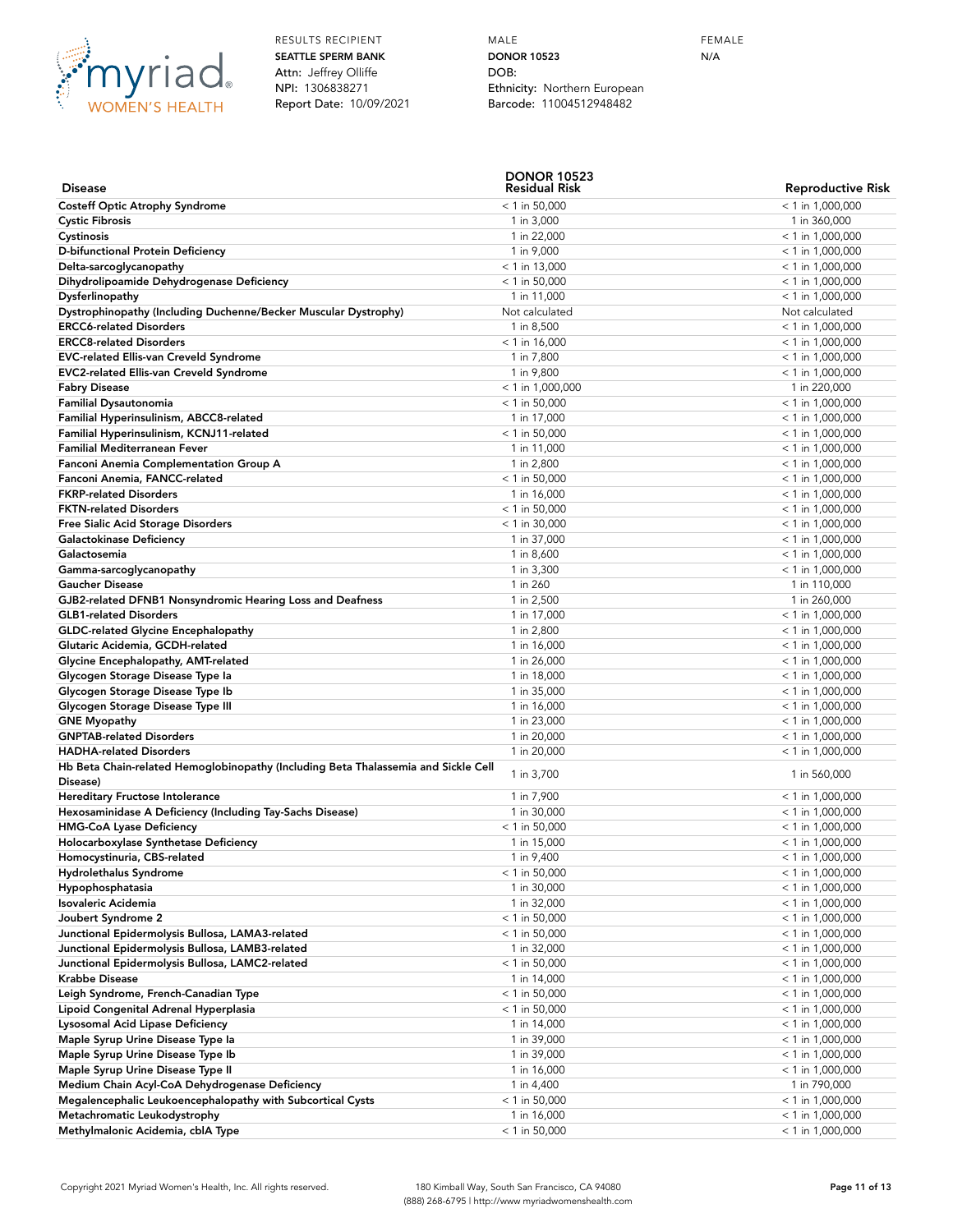

MALE **DONOR 10523** DOB: Ethnicity: Northern European Barcode: 11004512948482

FEMALE N/A

|                                                        | <b>DONOR 10523</b>          |                          |
|--------------------------------------------------------|-----------------------------|--------------------------|
| <b>Disease</b>                                         | Residual Risk               | <b>Reproductive Risk</b> |
| Methylmalonic Acidemia, cblB Type                      | 1 in 48,000                 | $< 1$ in 1,000,000       |
| Methylmalonic Aciduria and Homocystinuria, cblC Type   | 1 in 16,000                 | $<$ 1 in 1,000,000       |
| <b>MKS1-related Disorders</b>                          | $<$ 1 in 50,000             | $<$ 1 in 1,000,000       |
| Mucolipidosis III Gamma                                | $<$ 1 in 20,000             | $<$ 1 in 1,000,000       |
| <b>Mucolipidosis IV</b>                                | $<$ 1 in 50,000             | $<$ 1 in 1,000,000       |
| Mucopolysaccharidosis Type I                           | 1 in 16,000                 | $<$ 1 in 1,000,000       |
| Mucopolysaccharidosis Type II                          | $<$ 1 in 1,000,000          | 1 in 300,000             |
| Mucopolysaccharidosis Type IIIA                        | 1 in 19,000                 | $<$ 1 in 1,000,000       |
| Mucopolysaccharidosis Type IIIB                        | 1 in 27,000                 | $<$ 1 in 1,000,000       |
| Mucopolysaccharidosis Type IIIC                        | $<$ 1 in 50,000             | $<$ 1 in 1,000,000       |
| Muscular Dystrophy, LAMA2-related                      | 1 in 5,700                  | $<$ 1 in 1,000,000       |
| MUT-related Methylmalonic Acidemia                     | 1 in 26,000                 | $< 1$ in 1,000,000       |
| <b>MYO7A-related Disorders</b>                         | 1 in 15,000                 | $<$ 1 in 1,000,000       |
| <b>NEB-related Nemaline Myopathy</b>                   | 1 in 1,200                  | 1 in 400,000             |
| Nephrotic Syndrome, NPHS1-related                      | $<$ 1 in 50,000             | $<$ 1 in 1,000,000       |
| Nephrotic Syndrome, NPHS2-related                      | 1 in 35,000                 | $<$ 1 in 1,000,000       |
| Neuronal Ceroid Lipofuscinosis, CLN6-related           | 1 in 20,000                 | $<$ 1 in 1,000,000       |
| Niemann-Pick Disease Type C1                           | 1 in 19,000                 | $<$ 1 in 1,000,000       |
| Niemann-Pick Disease Type C2                           | $<$ 1 in 50,000             | $<$ 1 in 1,000,000       |
| Niemann-Pick Disease, SMPD1-related                    | 1 in 25,000                 | $<$ 1 in 1,000,000       |
| Nijmegen Breakage Syndrome                             | 1 in 16,000                 | $<$ 1 in 1,000,000       |
| Ornithine Transcarbamylase Deficiency                  | $<$ 1 in 1,000,000          | 1 in 140,000             |
| <b>PCCA-related Propionic Acidemia</b>                 | 1 in 4,200                  | $<$ 1 in 1,000,000       |
| <b>PCCB-related Propionic Acidemia</b>                 | 1 in 22,000                 | $<$ 1 in 1,000,000       |
| <b>PCDH15-related Disorders</b>                        | 1 in 3,300                  | $<$ 1 in 1,000,000       |
| <b>Pendred Syndrome</b>                                | 1 in 8,200                  | $<$ 1 in 1,000,000       |
| Peroxisome Biogenesis Disorder Type 1                  | 1 in 16,000                 | $<$ 1 in 1,000,000       |
| Peroxisome Biogenesis Disorder Type 3                  | 1 in 44,000                 | $<$ 1 in 1,000,000       |
| Peroxisome Biogenesis Disorder Type 4                  | 1 in 9,300                  | $< 1$ in 1,000,000       |
| Peroxisome Biogenesis Disorder Type 5                  | $<$ 1 in 71,000             | $<$ 1 in 1,000,000       |
| Peroxisome Biogenesis Disorder Type 6                  | $<$ 1 in 50,000             | $<$ 1 in 1,000,000       |
| Phenylalanine Hydroxylase Deficiency                   | 1 in 4,800                  | 1 in 940,000             |
| <b>POMGNT-related Disorders</b>                        | $<$ 1 in 12,000             | $<$ 1 in 1,000,000       |
| <b>Pompe Disease</b>                                   | 1 in 4,000                  | $<$ 1 in 1,000,000       |
| <b>PPT1-related Neuronal Ceroid Lipofuscinosis</b>     | 1 in 7,700                  | $<$ 1 in 1,000,000       |
| <b>Primary Carnitine Deficiency</b>                    | 1 in 11,000                 | $<$ 1 in 1,000,000       |
| Primary Hyperoxaluria Type 1                           | 1 in 17,000                 | $<$ 1 in 1,000,000       |
| Primary Hyperoxaluria Type 2                           | $<$ 1 in 50,000             | $<$ 1 in 1,000,000       |
| Primary Hyperoxaluria Type 3                           | 1 in 13,000                 | $<$ 1 in 1,000,000       |
| Pycnodysostosis                                        | 1 in 43,000                 | $<$ 1 in 1,000,000       |
| Pyruvate Carboxylase Deficiency                        | 1 in 25,000                 | $<$ 1 in 1,000,000       |
| Rhizomelic Chondrodysplasia Punctata Type 1            | 1 in 16,000                 | $<$ 1 in 1,000,000       |
| <b>RTEL1-related Disorders</b>                         | $<$ 1 in 50,000             | $<$ 1 in 1,000,000       |
| <b>Sandhoff Disease</b>                                | 1 in 18,000                 | $< 1$ in 1,000,000       |
| Short-chain Acyl-CoA Dehydrogenase Deficiency          | 1 in 11,000                 | $< 1$ in 1,000,000       |
| Sjogren-Larsson Syndrome                               | $<$ 1 in 12,000             | $< 1$ in 1,000,000       |
| <b>SLC26A2-related Disorders</b>                       | 1 in 16,000                 | $<$ 1 in 1,000,000       |
| Smith-Lemli-Opitz Syndrome                             | 1 in 9,400                  | $<$ 1 in 1,000,000       |
| Spastic Paraplegia Type 15                             | $<$ 1 in 50,000             | $<$ 1 in 1,000,000       |
|                                                        | Negative for g.27134T>G SNP |                          |
| Spinal Muscular Atrophy                                | SMN1: 2 copies              | 1 in 110,000             |
|                                                        | 1 in 770                    |                          |
| Spondylothoracic Dysostosis                            | $<$ 1 in 50,000             | $<$ 1 in 1,000,000       |
| TGM1-related Autosomal Recessive Congenital Ichthyosis | 1 in 22,000                 | $<$ 1 in 1,000,000       |
| TPP1-related Neuronal Ceroid Lipofuscinosis            | 1 in 30,000                 | $< 1$ in 1,000,000       |
| Tyrosine Hydroxylase Deficiency                        | $<$ 1 in 50,000             | $<$ 1 in 1,000,000       |
| Tyrosinemia Type I                                     | 1 in 16,000                 | $<$ 1 in 1,000,000       |
| Tyrosinemia Type II                                    | 1 in 25,000                 | $<$ 1 in 1,000,000       |
| <b>USH1C-related Disorders</b>                         | 1 in 30,000                 | $<$ 1 in 1,000,000       |
| <b>USH2A-related Disorders</b>                         | 1 in 4,100                  | $<$ 1 in 1,000,000       |
| Usher Syndrome Type 3                                  | 1 in 41,000                 | $<$ 1 in 1,000,000       |
| Very-long-chain Acyl-CoA Dehydrogenase Deficiency      | 1 in 18,000                 | $<$ 1 in 1,000,000       |
|                                                        |                             |                          |